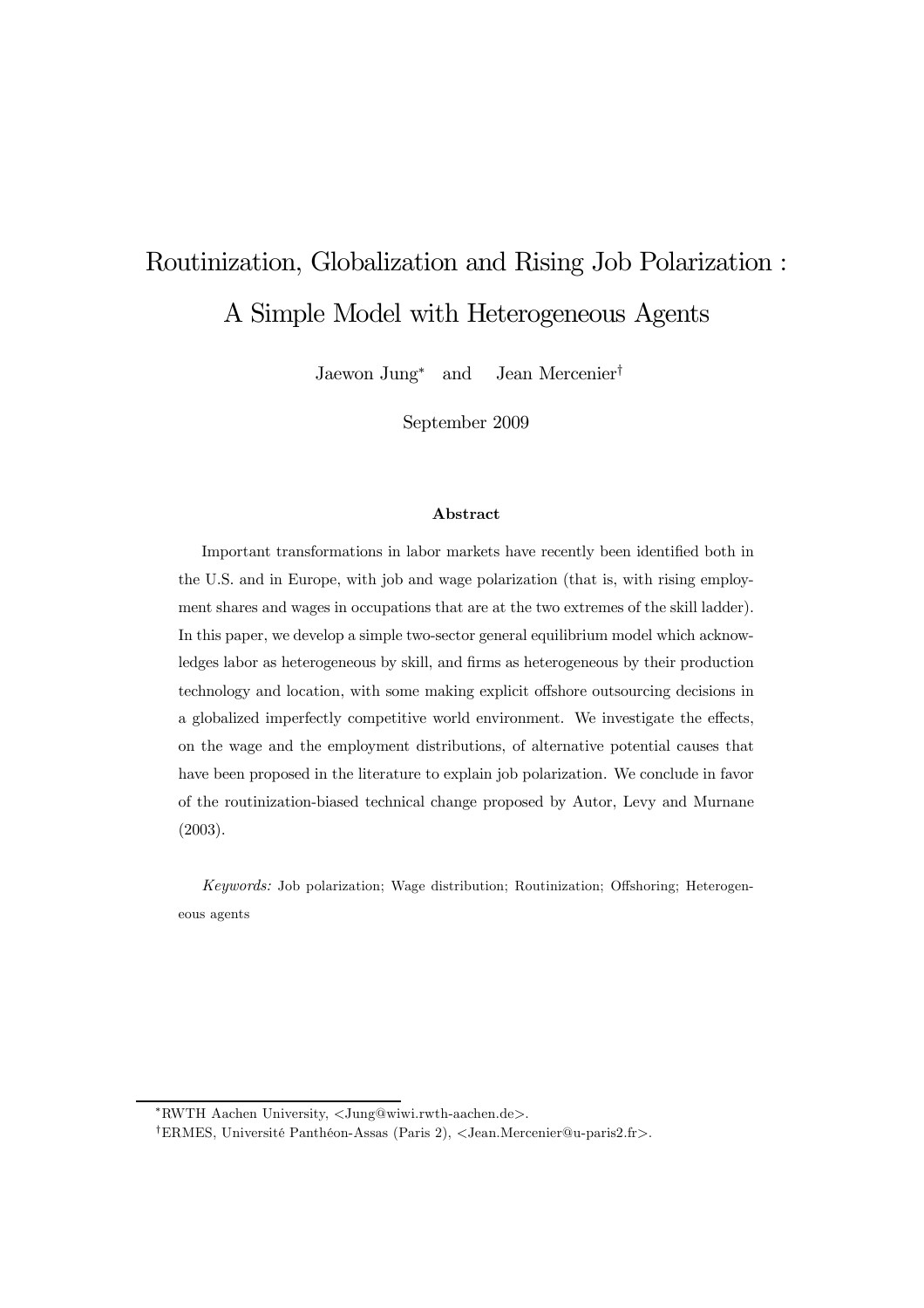## 1 Introduction

The spectacular rise of wage inequalities since the late 70s, in particular in the U.S., has attracted considerable attention. One  $-$  arguably the most  $-$  popular explanation to emerge from this research builds on the role of technology transformation that would be biased in favor of skilled workers and against unskilled workers. See Katz and Autor (1999) for a survey of this literature. Evidence of a slowing of wage inequality growth over the last 15 years has however put the SBTC explanation under stress, with some authors strongly emphasizing changes in institutions (such as minimum wages and changes in unionization rates) as the more likely exogenous driving force behind the transformation of the U.S. wage structure: see *e.g.* Card and DiNardo (2002) and Lemieux (2006). But Autor, Levy and Murnane (2003) convincingly argue for a more nuanced way of understanding the impact of technology on the labor market: technology – and computers in particular – can replace labor in routine tasks — that is, in tasks that can be codified into repetitive step-by-step procedures — but not in non-routine tasks. Using U.S. data, they provide evidence in favor of their routinization-biased technological-change assumption (hereafter,  $RBTC$ ).<sup>1</sup>

More recently, Goos and Manning (2007) have shown that those tasks that are typically non-routinizable tend to be concentrated at the two extremes of the skill distribution, and that employment shares have significantly grown in both of these activities during the last 25 years in the U.K.<sup>2</sup> This phenomenon they call "job polarization" is clearly consistent with the RBTC hypothesis and they test this assumption against other possible explanations to conclude in favor of the former. Goos and Manning (2007) also observe that, during the same period, the rise in the number of low-skill low-payed jobs has coincided with a decline in their pay, not just relatively to the high-skill high-payed jobs, but also relatively to those jobs in between, that are in decreasing numbers. This, as they observe, does not seem entirely consistent with a technology-only caused shift in the demand for some type of labor, except possibly through changes in the skill composition of the middling working class: the relative fall of efficiency wages in routine tasks would

<sup>&</sup>lt;sup>1</sup>See also Spitz (2006) for the same evidence on Germany.

 $2\text{Goos}$ , Manning and Salomons (2009) show that the same transformations can be observed in other European economies.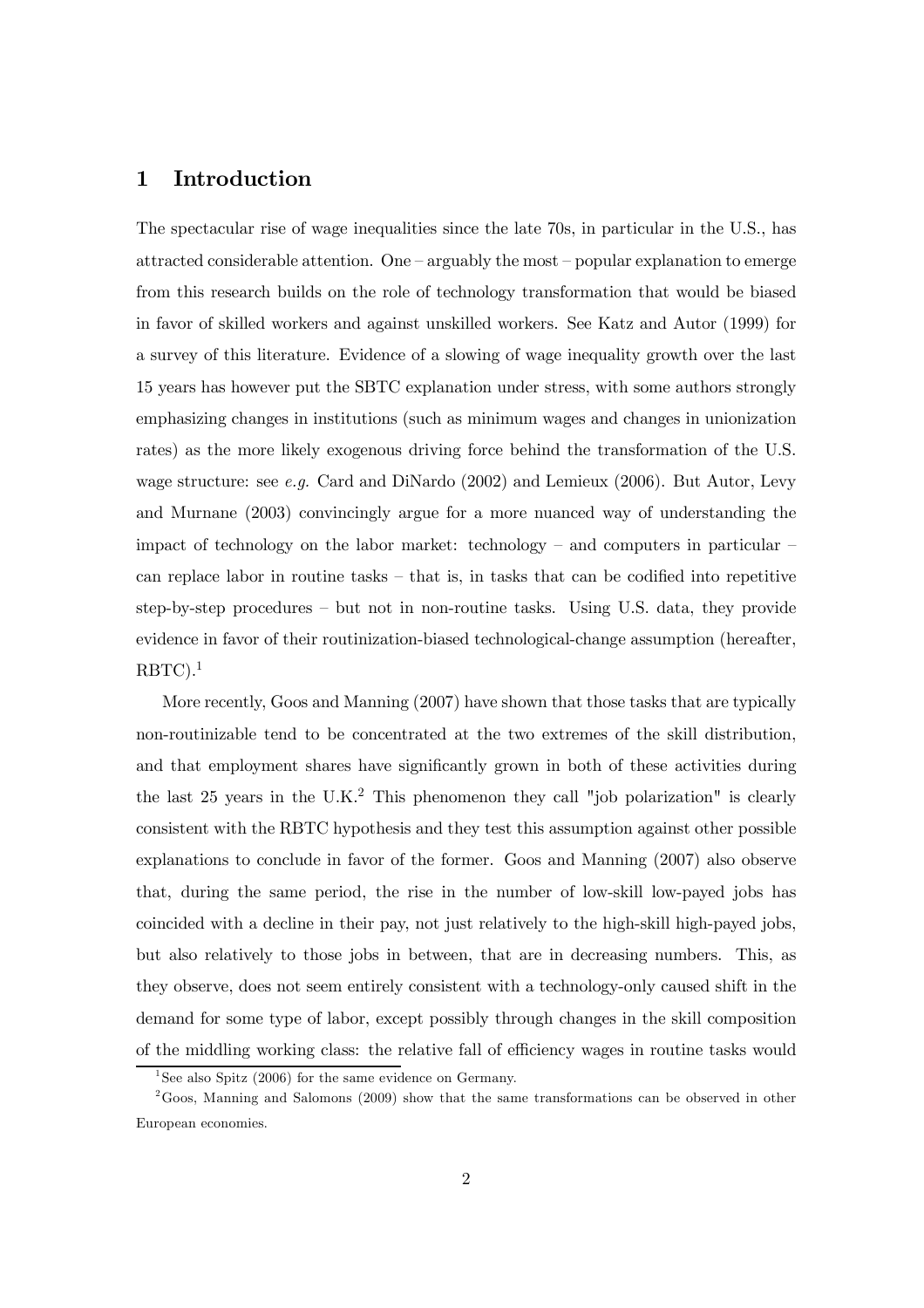be veiled by a disproportionate displacement out of those jobs of the least skilled workers.

Autor, Katz and Kearney (2006) perform a similar empirical analysis for the U.S. labor market and also find clear evidence of job polarization during the 90s. They in addition document that wage growth has also polarized since 1988: wage inequalities have ceased growing (and for some measures have even narrowed) in the bottom half of the distribution since the late 80s, while no significant change in trend is observed for upper-half inequality. They go one step beyond empirical investigation, and show using theoretical arguments how these transformations of the U.S. labor market can emerge as an indirect outcome of RBTC. Their model is partial equilibrium, however: focussing on technology, it abstracts from interactions between labor and product markets, and therefore from trade and the globalization of the world economy.

Our aim in this paper is to complement the theoretical work of Autor, Katz and Kearney (2006). We develop a simple two-sector general equilibrium model which acknowledges labor as heterogeneous by skill, and firms as heterogeneous by their production technology and location, with some making explicit offshore outsourcing decisions in a globalized imperfectly competitive world environment. The model we use is adapted from our previous work on offshore outsourcing – see Jung and Mercenier  $(2008)$  – that builds on Yeaple's (2005) heterogeneous agents framework. We investigate the effects, on the wage and the employment distributions, of the RBTC assumption, and show that it can indeed explain the stylized facts mentioned previously, that is (*i*) job polarization, (*ii*) a rise in the efficiency wage in non-routine low-skill jobs relative to that in routine tasks, together with a rise in the efficiency wage of non-routine high-skilled jobs relative to wages in both other occupations, as put forward by Autor, Katz and Kearney (2006) and (*iii*) monotonously rising average wages with the skill intensity of occupations as observed by Goos and Manning  $(2006)$ . We also explore the effects of two other exogenous shocks – the rising globalization of the world economy, a shift in preferences due to population ageing — and conclude in favor of Autor, Levy and Murnane's (2003) routinization hypothesis. We supplement our theoretical discussion with numerical simulations that confirm our conclusions.

The paper is organized as follows. Our theoretical model is laid down in the next section. Section 3 discusses the effects of the RBTC hypothesis on this economy, whereas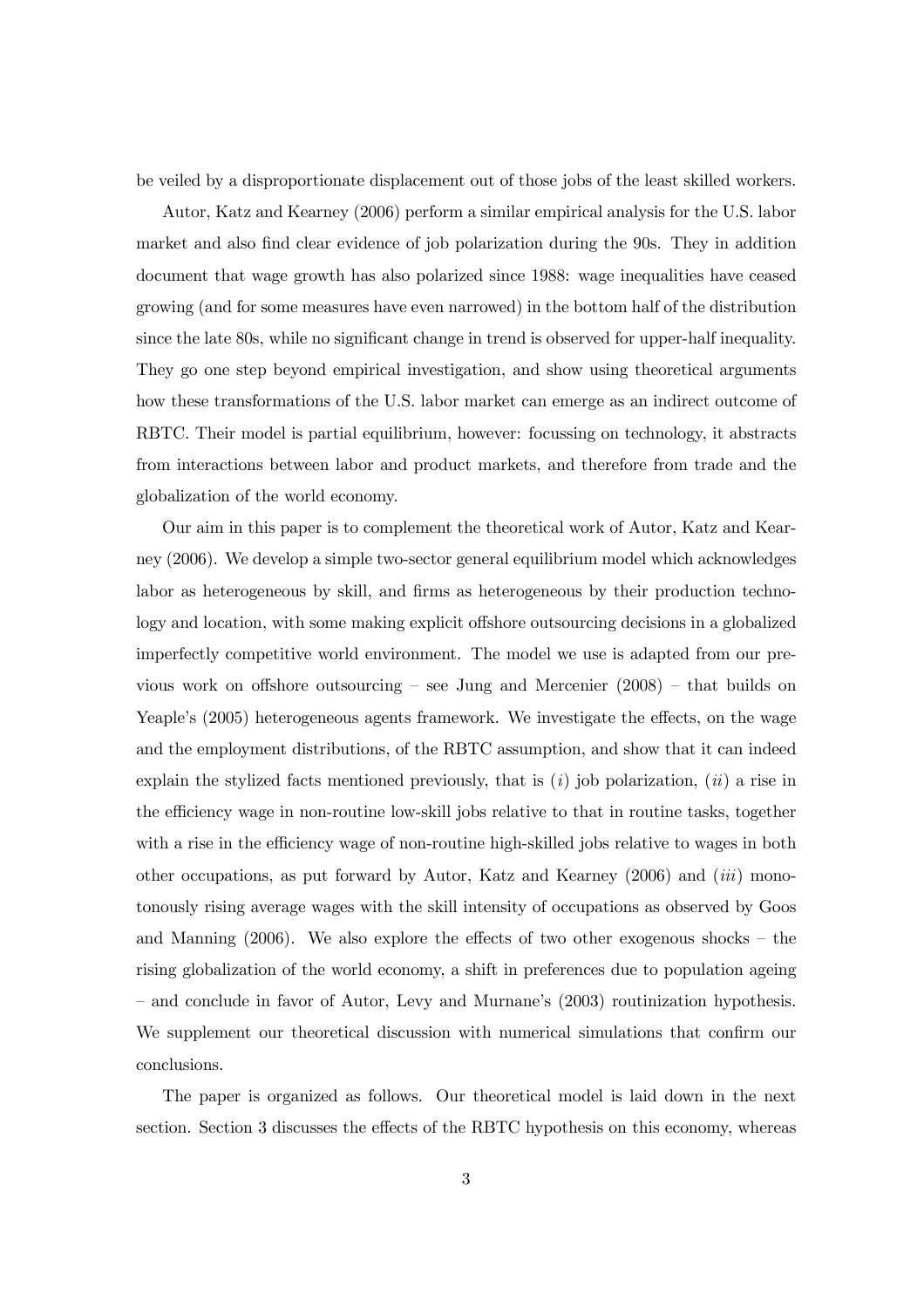Section 4 and 5 analyze the consequences of the two other potential explanations. Section 6 reports numerical results from a realistically parametrized version of the model. Section 7 offers a short conclusion.

## 2 The Model

Our model is a two-region North-South model, though our focus is on the domestic economy and the South will therefore remain essentially implicit.

#### 2.1 Households

Domestic households have Cobb-Douglas preferences combining consumption goods from two different sectors,  $X$  and  $Y$ . Industry  $X$  produces a continuum of differentiated varieties, whereas goods from industry Y are homogeneous. We write household preferences as:

$$
Con = \beta \ln X + (1 - \beta) \ln Y \qquad 0 < \beta < 1 \tag{1}
$$

$$
X = \left[ \int_{i \in N} x^d (i)^{\rho} d i \right]^{\frac{1}{\rho}} \qquad 0 < \rho < 1 \tag{2}
$$

where i indexes the varieties within sector X and  $\sigma = 1/(1 - \rho)$  is the differentiation elasticity. Maximizing utility subject to income immediately yields:

$$
P_{Con} \cdot Con = Inc \tag{3}
$$

$$
\ln P_{Con} = \beta \ln P_X + (1 - \beta) \ln P_Y \tag{4}
$$

$$
x^{d}(i) = \left(\frac{P_X}{p(i)}\right)^{\sigma} \frac{\beta Inc}{P_X} \tag{5}
$$

$$
P_X = \left[ \int_{i \in N} p(i)^{1-\sigma} di \right]^{\frac{1}{1-\sigma}} \tag{6}
$$

$$
p_Y Y = (1 - \beta) Inc.
$$
 (7)

Domestic households also supply labor from a continuum of workers with unit mass, differentiated by skill level z with cumulative distribution  $G(z)$  on support  $[z_{min}, z_{max}]$ .<sup>3</sup>

<sup>3</sup> See Blanchard and Willmann (2008) for an effort to endogenize this skill distribution through investment decisions in education by individuals.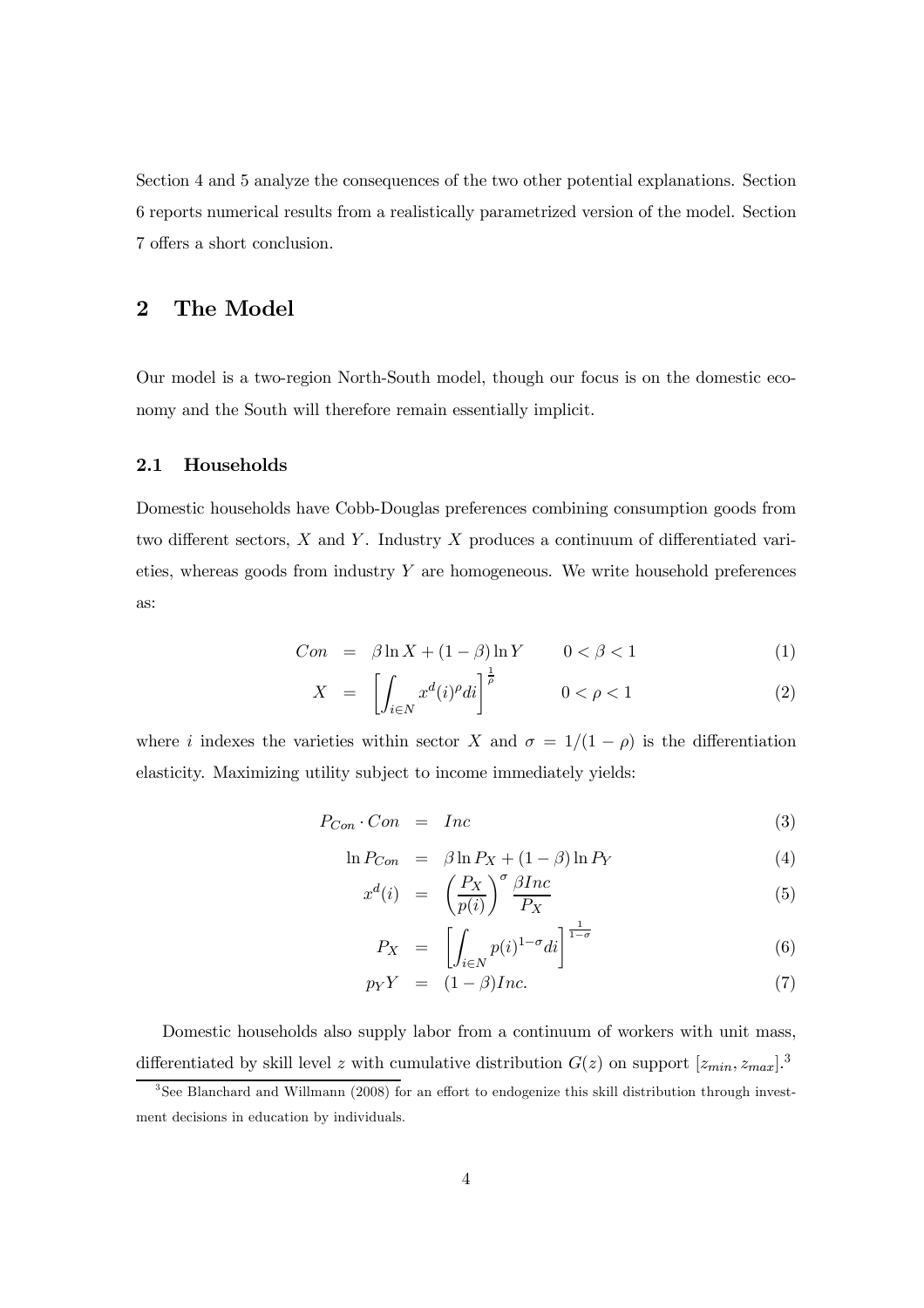#### 2.2 Firms and the labor market

Industry Y is competitive and non-traded. We have in mind here the production of tasks that are typically interactive and therefore cannot be routinized, even though they require poorly qualified labor (such as taxi driving, cleaning, health caring). The technology used for producing these tasks is assumed Ricardian in labor.

In the X-industry, each final-good variety is produced by a single firm. Output  $x(i)$  of any variety requires combining two types of activities within a firm: the first groups nonrepetitive cognitive activities, that are typically associated with white-collar headquarter services, and the second groups all routinizable cognitive and manual tasks — these include most blue-collar jobs but also a significant subset of (possibly sophisticated) white collar jobs such as bookkeeping. Both activities are associated with the production of intermediate input components, respectively in amount  $h(i)$  and  $m(i)$ . We assume a Leontief production function with units conveniently chosen so that:

$$
x(i) = h(i) = m(i). \tag{8}
$$

Both tasks are performed by workers using Ricardian technologies. There are two competing technologies available for producing  $h(i)$ , a high-  $(H)$  or a low-  $(L)$  technology. Technology H is more expensive to set-up but cheaper to operate than L so that  $F_L < F_H$ and  $C_L > C_H$ , where  $F_j$  and  $C_j$  denote respectively the set-up and the marginal costs involved by the use of technology  $j = L, H$ . Though born identical, firms will sort in equilibrium between these two types: this is one source of endogenously generated firm heterogeneity in the model.

Though headquarter services can only be produced domestically, repetitive intermediate activities can be either performed locally or offshored. In the home country, they involve using an  $M$  technology with marginal cost  $C_M$ ; performed in the South, these activities have a lower unit production cost  $C_M^* = \theta C_M$ ,  $\theta < 1$ . Offshore outsourcing however involves specific set-up costs  $F_I$  so that only the most productive X-firms will turn multinational.<sup>4</sup> There is ample evidence that multinational  $(MN)$  firms use more

<sup>&</sup>lt;sup>4</sup>Note that, as will be made explicit shortly, the symbols  $F_L$ ,  $F_H$  and  $F_I$  denote real fixed costs expressed in units of final output.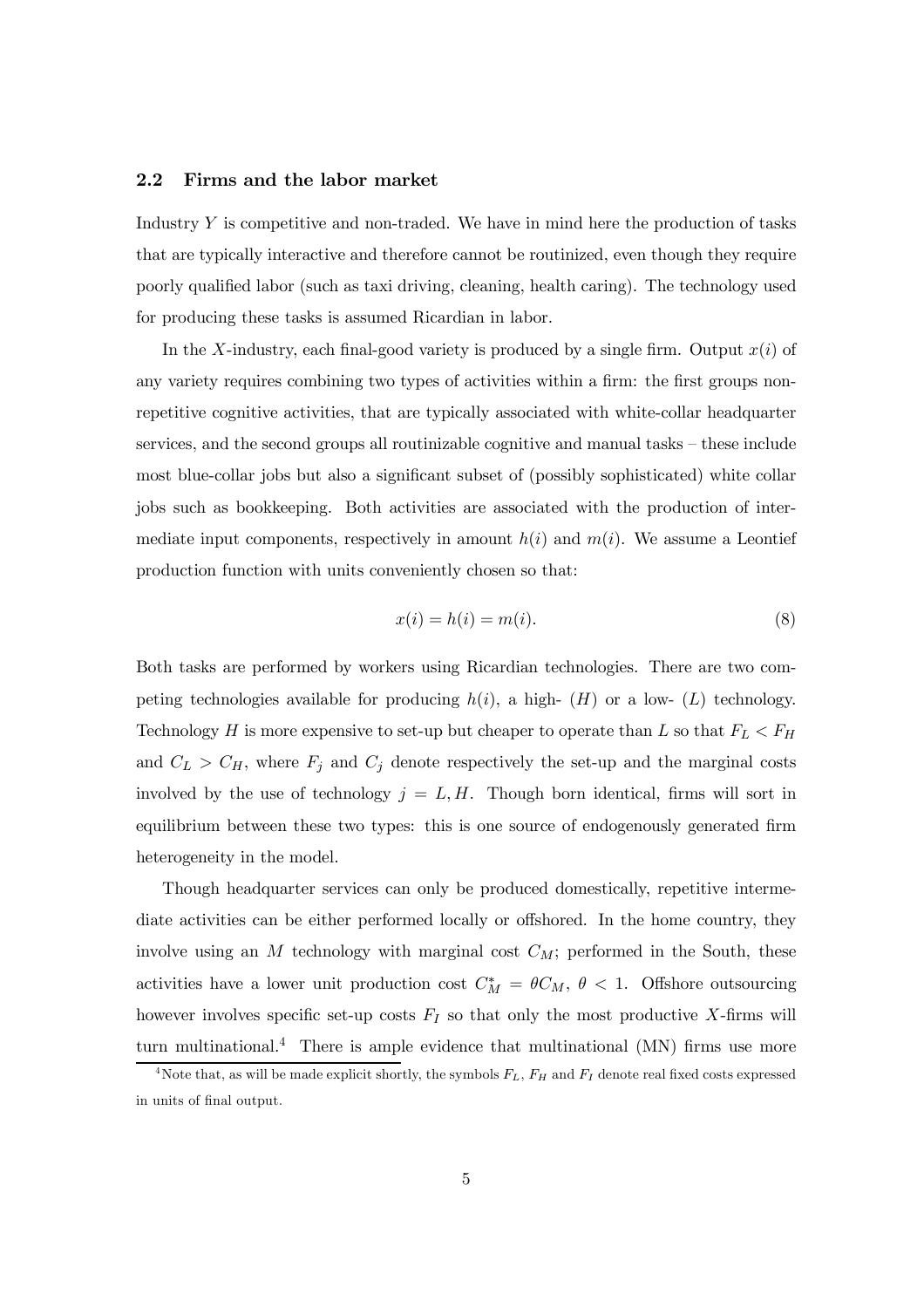productive technologies than non-MNs;<sup>5</sup> we shall assume  $F_I$  and  $\theta$  such that only firms using the  $H$  technology find it profitable to offshore the production of their repetitive intermediate activities.

Finally, X-firms differ from one another, and from Y -producers, by the skill level of the domestic workers they hire. Let  $\varphi_j(z)$  denote the productivity of a worker of skill z when working with technology  $j \in \{Y, M, L, H\}$ . We assume  $\varphi_j(z)$  continuous and increasing in z, so that, for any technology considered, a higher skilled worker is absolutely more productive than a less skilled one. We characterize comparative advantages as follows:

$$
0 < \frac{d \ln \varphi_Y(z)}{dz} < \frac{d \ln \varphi_M(z)}{dz} < \frac{d \ln \varphi_L(z)}{dz} < \frac{d \ln \varphi_H(z)}{dz} \tag{9}
$$

with  $\varphi_Y(z_{\min}) = \varphi_M(z_{\min}) = \varphi_L(z_{\min}) = \varphi_H(z_{\min})$ , so that a higher skilled worker is relatively more productive with more efficient technologies.

In equilibrium, with competitive labor markets, workers will sort between the four technology types according to their respective comparative advantage. Let  $z_0$ ,  $z_1$  and  $z_2$ be equilibrium skill thresholds with  $z_{\rm min} < z_0 < z_1 < z_2 < z_{\rm max}$ .<sup>6</sup> Then, the least skilled workers, with  $z \in [z_{\min}, z_0)$ , will be employed in sector Y, those with talents  $z \in [z_0, z_1)$ will be hired to perform repetitive tasks within  $X$ -firms, and the more talented, those with  $z \in [z_1, z_2)$  and  $z \in [z_2, z_{\text{max}}]$  will be allocated to nonrepetitive cognitive activities in headquarters, respectively in low-tech and high-tech firms. See Figure 1, where we assume log-linear productivity functions  $\varphi_j(z)$ .

<sup>&</sup>lt;sup>5</sup>See *e.g.* Doms and Jensen (1998), Conyon et al. (2002). Helpman et al. (2004) highlight that MNEs are substantially more productive than non-MNE exporters which outperform significantly purely domestic ones. See also Navaretti et al. (2006) for a discussion, and some empirical evidence, on technological upgrading related to firms switching from national to multinational.

<sup>6</sup>We assume hereafter an interior equilibrium solution, so that all four types of technologies are assumed in use.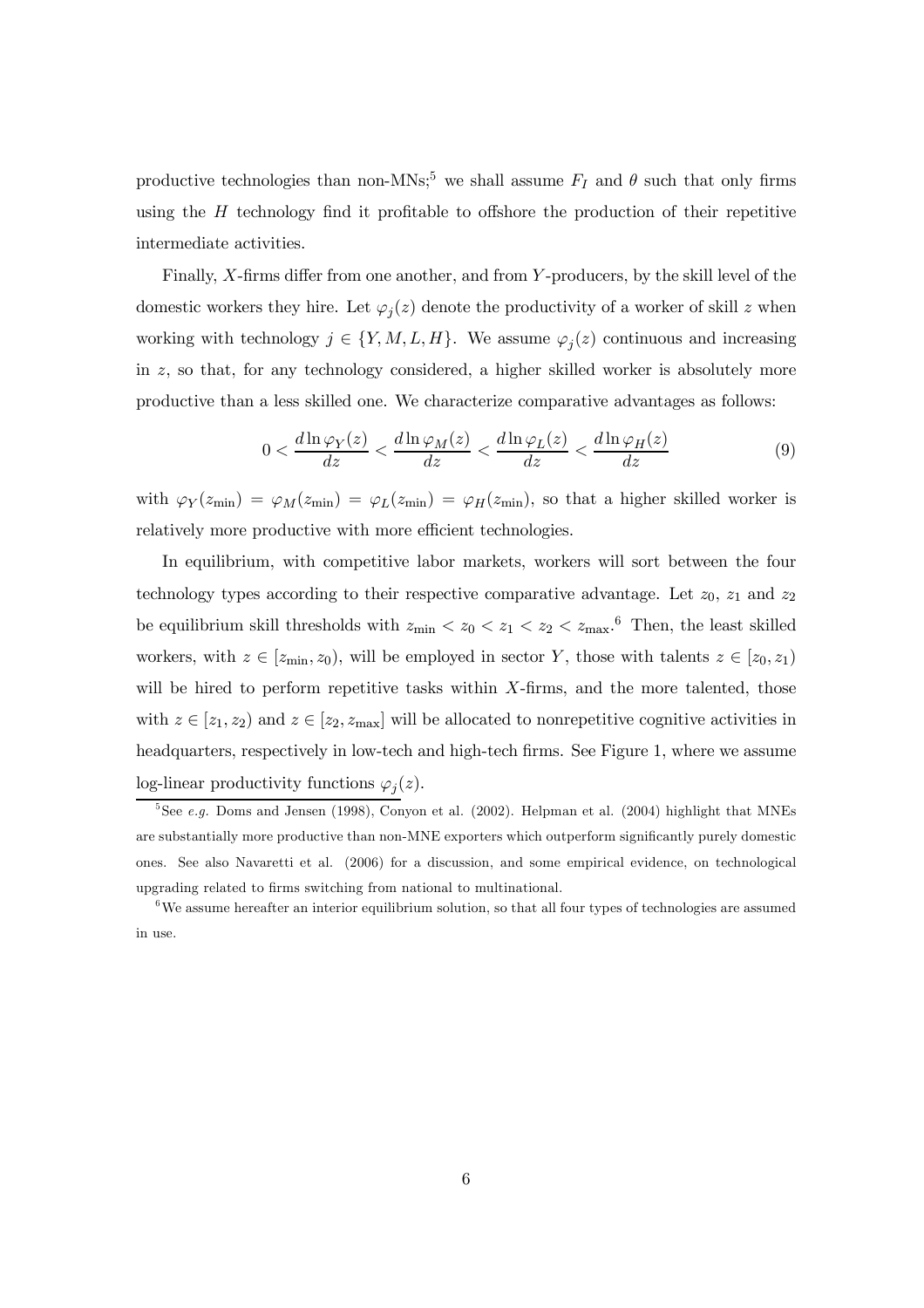

Figure 1: The technologies.

A worker z will earn a wage  $w(z)$  that reflects both its talent and the technology on which he operates: the competitive wage distribution will satisfy

$$
w(z) = \begin{cases} C_Y \varphi_Y(z) & z_{\min} \le z < z_0 \\ C_M \varphi_M(z) & z_0 \le z < z_1 \\ C_L \varphi_L(z) & z_1 \le z < z_2 \\ C_H \varphi_H(z) & z_2 \le z \le z_{\max}. \end{cases} \tag{10}
$$

Obviously, the marginal skill owners should be indifferent in equilibrium between two jobs performed with adjacent technologies, so that

$$
C_Y \varphi_Y(z_0) = C_M \varphi_M(z_0)
$$
  
\n
$$
C_M \varphi_M(z_1) = C_L \varphi_L(z_1)
$$
  
\n
$$
C_L \varphi_L(z_2) = C_H \varphi_H(z_2)
$$
\n(11)

and the equilibrium wage distribution will be as illustrated in Figure 2.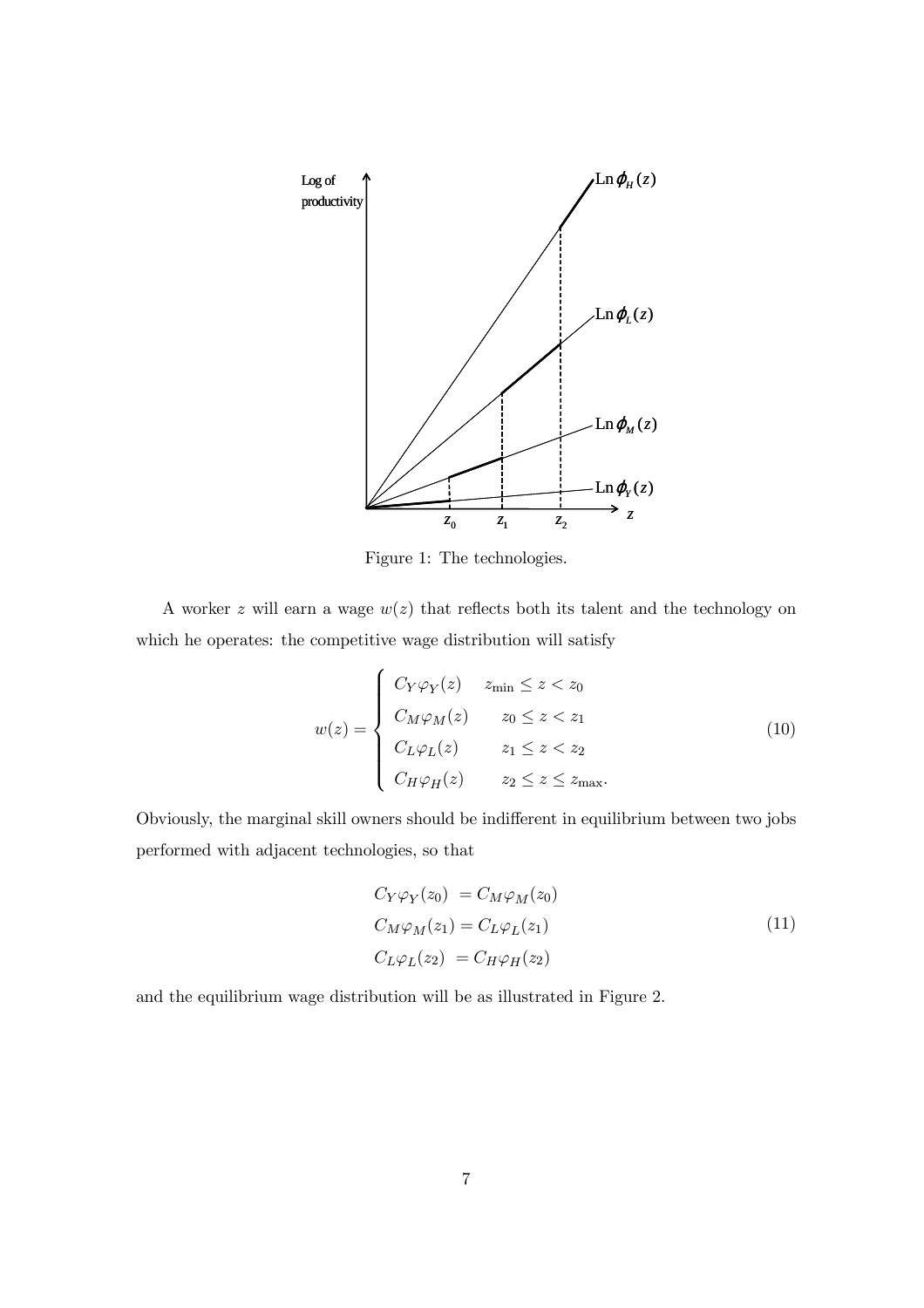

Figure 2: The equilibrium wage distribution.

 $C_Y$  serves as numeraire; the three previous indifference conditions therefore pin down the marginal costs of intermediate tasks in the  $X$  industry:

$$
C_M = C_Y \frac{\varphi_Y(z_0)}{\varphi_M(z_0)} \tag{12}
$$

$$
C_L = C_M \frac{\varphi_M(z_1)}{\varphi_L(z_1)} \tag{13}
$$

$$
C_H = C_L \frac{\varphi_L(z_2)}{\varphi_H(z_2)}.
$$
\n(14)

Observe from (9) that  $C_Y > C_M > C_L > C_H$  and that  $C_M$ ,  $C_L$ ,  $C_H$  are decreasing respectively in  $z_0$ ,  $z_1$  and  $z_2$ .

Marginal cost pricing holds in the competitive Y industry so that  $p_Y = C_Y$ . In sector X, monopolistic competition prevails and firms therefore charge constant mark-up rates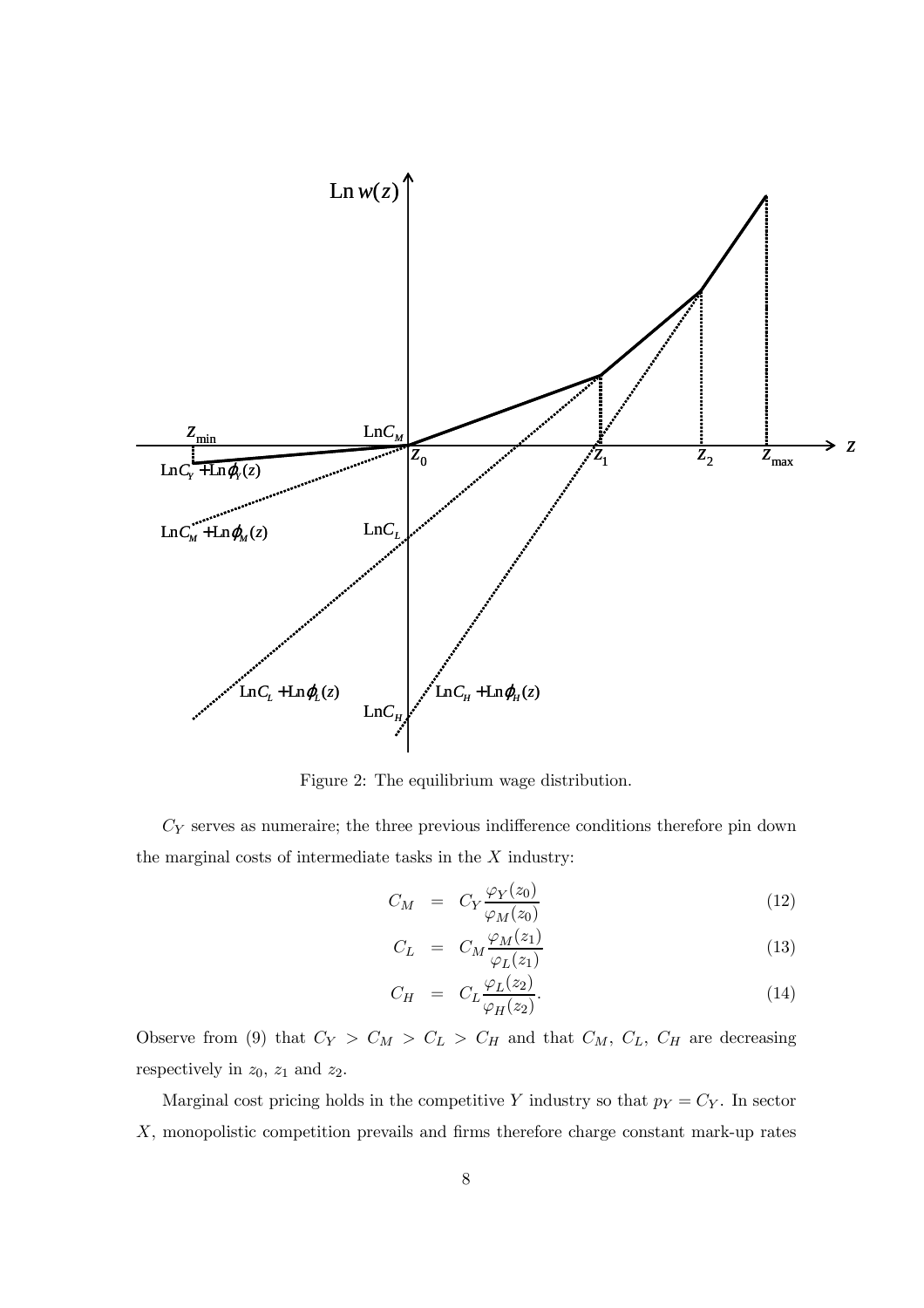over their marginal production costs:

$$
p_L = \frac{\sigma}{\sigma - 1} \left( C_L + C_M \right)
$$
  
\n
$$
p_H = \frac{\sigma}{\sigma - 1} \left( C_H + \theta C_M \right).
$$
\n(15)

Observe that multinationals will charge lower prices than their national-only competitors.

#### 2.3 The foreign economy

Foreign workers earn wages from multinationals' offshored activities; from our assumptions on technology (8) and on production costs, we know that this income can be written as

$$
Inc^* = \theta C_M \int_{z_2}^{z_{\text{max}}} \varphi_H(z) dG(z). \tag{16}
$$

We avoid unnecessary balance of payment complications by conveniently assuming that this income is spent entirely on imported  $X$  goods from the North, with preferences identical to  $(2)$ , so that each X-firm exports in amount

$$
x^{d*}(i) = \left(\frac{P_X}{p(i)}\right)^{\sigma} \frac{Inc^*}{P_X} \tag{17}
$$

where  $P_X$  is given by (6).

#### 2.4 Equilibrium

Y goods are non-traded, so that domestic production should fully cover local household demands:

$$
\int_{Z_{\rm min}}^{z_0} \varphi_Y(z) dG(z) = Y.
$$
 (18)

In the  $X$  industry, each firm satisfies the demand for its own variety, so that

$$
x_j = x^d(i) + x^{d*}(i) \qquad i \in N_j, \qquad j = L, H \tag{19}
$$

where  $N_j$  is the number of firms of type j. Free entry ensures zero profits for both firm types, so that mark-up revenues exactly cover fixed costs. For convenience, we express fixed costs in the form of forgone output, and we price these accordingly:

$$
\frac{1}{\sigma} p_L x_L = (C_L + C_M) \cdot F_L
$$
\n
$$
\frac{1}{\sigma} p_H x_H = (C_H + \theta C_M) \cdot (F_H + F_I).
$$
\n(20)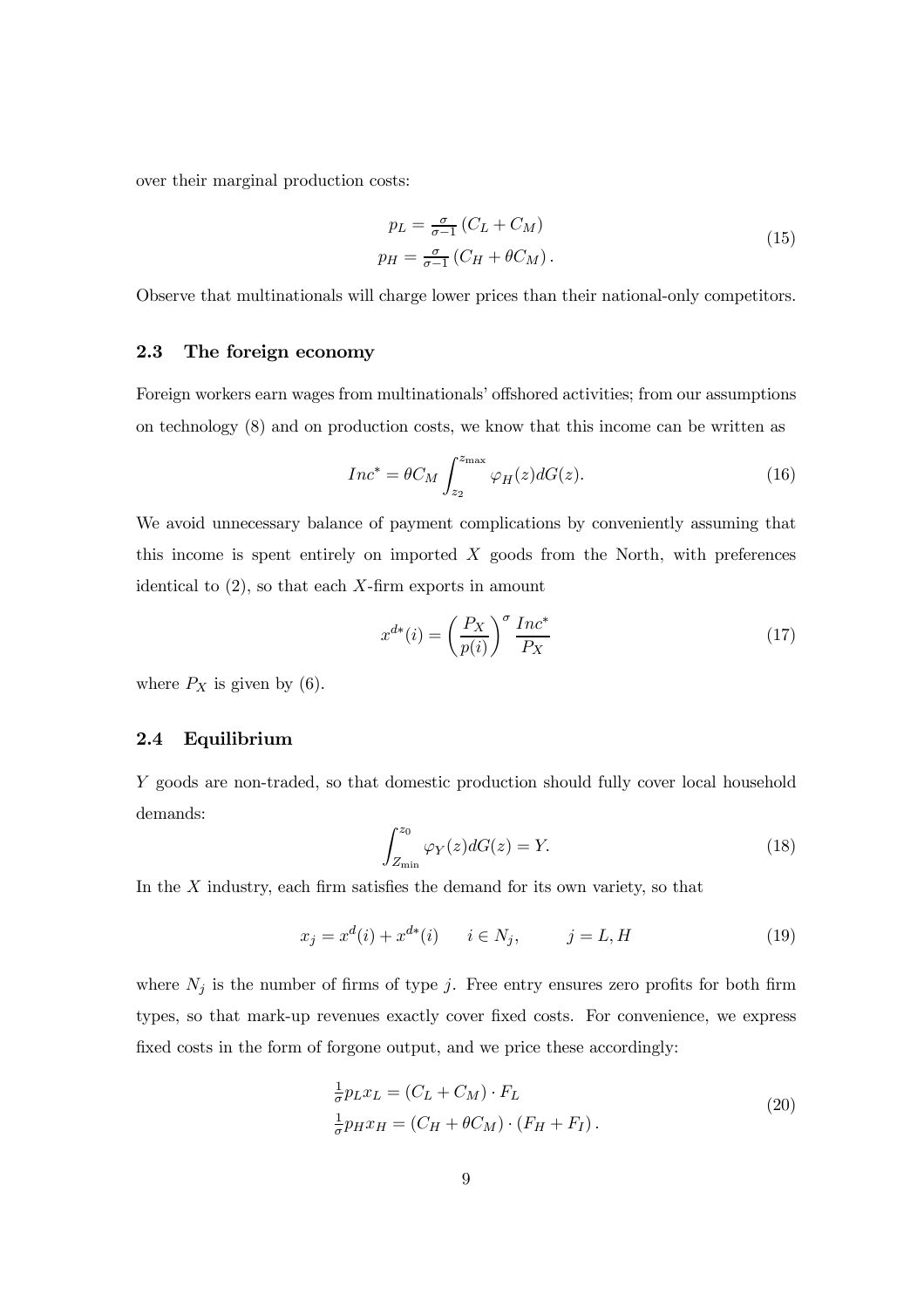Note that multinationals are larger, as realism suggests, than their national-only competitors: combining (15) and (20) reveals that in equilibrium, the individual firm's output is constant and proportional to its fixed costs.<sup>7</sup>

The amount of labor used in the production of headquarter services follows from the technology (8), as

$$
N_L (x_L + F_L) = \int_{z_1}^{z_2} \varphi_L(z) dG(z)
$$
 (21)

$$
N_H (x_H + F_H + F_I) = \int_{z_2}^{z_{\text{max}}} \varphi_H(z) dG(z).
$$
 (22)

Domestically performed repetitive tasks are exclusively concentrated within low-tech firms, so that:

$$
\int_{z_0}^{z_1} \varphi_M(z) dG(z) = \int_{z_1}^{z_2} \varphi_L(z) dG(z).
$$
 (23)

Finally, domestic income follows from full employment,

$$
Inc = C_Y \int_{z_{\min}}^{z_0} \varphi_Y(z) dG(z) + C_M \int_{z_0}^{z_1} \varphi_M(z) dG(z) + C_L \int_{z_1}^{z_2} \varphi_L(z) dG(z) + C_H \int_{z_2}^{z_{\max}} \varphi_H(z) dG(z)
$$
\n(24)

which completes the description of our model.

## 3 Routinization-biased technological change (RBTC)

We now turn to the analysis of the effects of routinization-biased technical-change in this model, and investigate if it can explain the recently observed transformations of the job and wage distributions. We quite naturally interpret RBTC as a positive productivity shock on M-activities that affects the slope of the Ln  $\varphi_M(z)$  schedule in Figure 1, within the range consistent with (9).

To understand how this technical shock will affect the equilibrium wage distribution in Figure 2, we focus on how the skill thresholds  $z_0, z_1, z_2$  are being affected. At the initially given skill distribution of jobs, the productivity induced wage increase in routine activities will spread to all headquarter workers :  $d_1C_L = d_1C_H > 0$ . From (23), however,

<sup>&</sup>lt;sup>7</sup>This is convenient because changes in industry market-size will affect variety indices  $N_j$  j = L, H only, without inducing within firm adjustments.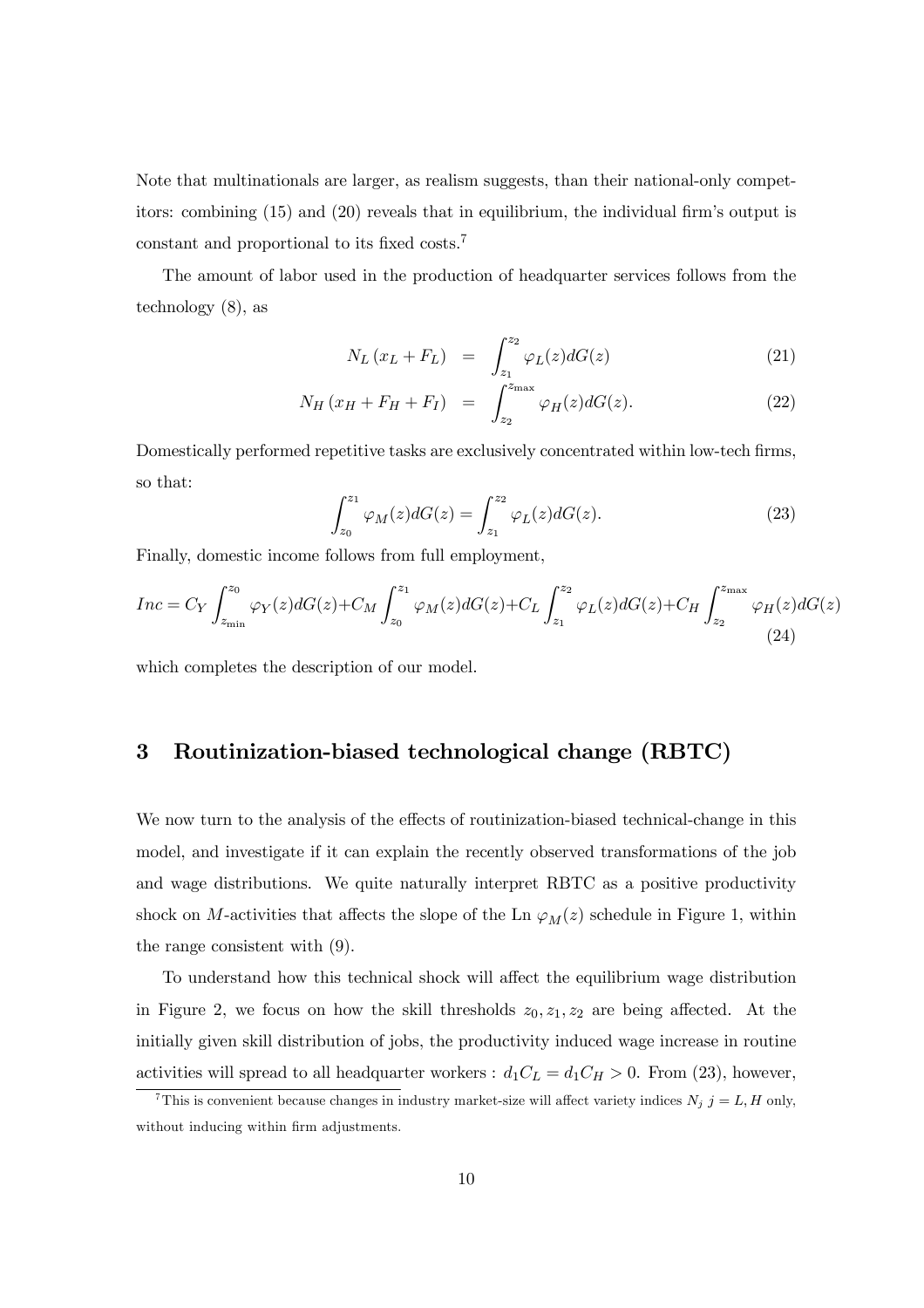it is apparent that, for  $z_0$  and  $z_2$  given,  $z_1$  will be reduced: the new technology forces low-tech  $X$ -firms to relocate those most talented among workers in repetitive  $M$ -tasks to headquarter activities, where they now operate on the better L-technology, and therefore become more productive. This contributes to push further up headquarter-task wages,  $d_2C_L = d_2C_H > 0$ , and, therefore, prices of the X-varieties  $p_L$  and  $p_H$ . Relative price and income effects therefore both contribute to boost the demand for the non-traded good,<sup>8</sup> the relative price of which rises  $(dC_M = d_3C_L = d_3C_H < 0)$  making it possible for producers in the  $Y$  industry to hire workers previously employed in repetitive intermediate activities  $M$ by offering better wages: the threshold  $z_0$  is being pushed to the right with  $d_4C_L = d_4C_H$ 0. For given  $z_2$ , this tends to mitigate the initial leftward shift of  $z_1$ , obviously without qualitatively affecting the mechanism described (by stability arguments). Note that, in absence of multinational firms, this would complete the description of the adjustment mechanism to equilibrium:  $z_2$  would then coincide with  $z_{\text{max}}$  and be fixed by endowments, so that, was this economy closed, RBTC would unambiguously yield job and efficiency wage polarization.

To uncover how the presence of multinationals may affect this outcome, observe that, with  $z_2$  up to now unchanged, the cost ratios  $C_M/C_M^*$  and  $C_L/C_H$  have remained unaffected by previous adjustments but not necessarily the output price ratio  $p_L/p_H$ : this will depend on the initial marginal input-cost shares. It is easy to show that changes in  $p_L/p_H$  will be  $\leq 0$  if  $f C_H \geq \theta C_L$ , that is, if  $f \varphi_L(z_2) \geq \theta \varphi_H(z_2)$ . Thus, at given  $z_2$ , if the technology gap between  $L$  and  $H$  firms is large enough,  $X$ -varieties from high-tech firms are in relative scarcity: product market equilibrium requires from these firms more output. Increasing the scale of offshored activities is no problem for multinational firms since labor is abundant enough in the South to leave unaffected the marginal production costs of these repetitive intermediate input tasks. In the home country, however, skilled labor has to be pulled out of the national-only competitors. This multinationals achieve by offering better wages so that  $z_2$  is shifted leftward, with newly hired workers skill-upgrading as they move to high-tech equipment, therefore becoming more productive. The wage rise spreads to all workers with  $z > z_2$  boosting the relative cost of headquarter activities

 $8$ The deterioration of the terms of trade of the South also contributes to the restructuring of aggregate demand in favor of the non-traded good Y.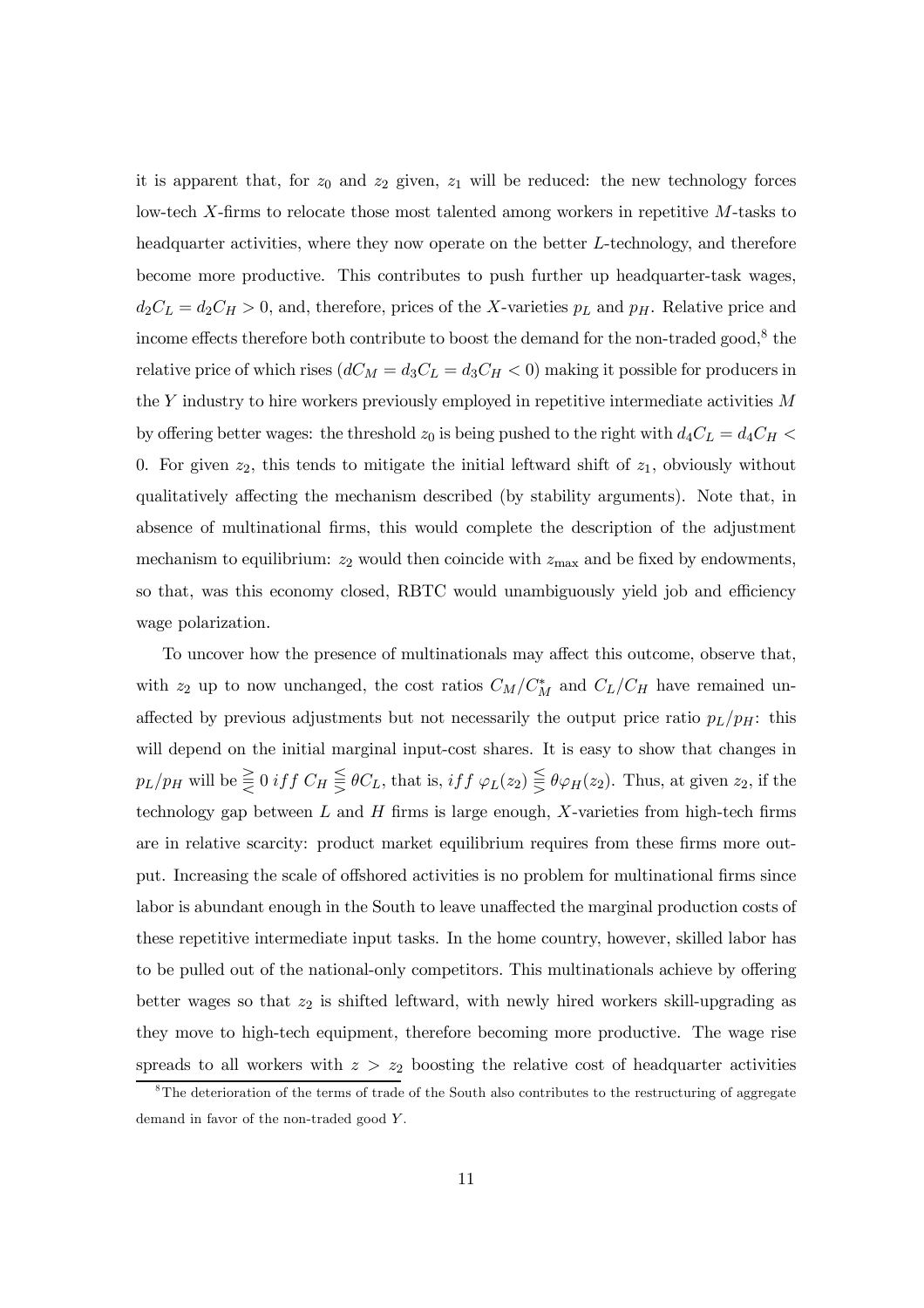within multinationals. The rise in  $C_H$  is passed over to  $p<sub>H</sub>$ , inducing demand substitutions that also contribute to restore product market equilibrium. This adjustment will continue until the output price ratio  $p_L/p_H$  has recovered its initial equilibrium value.<sup>9</sup> In this case, therefore, the conclusions reached for the closed economy extend to the case of a globalized economy: offshore outsourcing by multinational firms tends to amplify the labor markets transformations induced by RBTC. But this is not the only possible equilibrium outcome, however. Indeed, if the technology advantage of MNEs is not large enough, so that  $C_H > \theta C_L$ , at given initial  $z_2$ , RBTC produces a costs advantage in favor of national only firms: the price ratio  $p_L/p_H$  will have changed in favor of domestic only firms. Demand substitution forces MNEs to downscale their labor force:  $z_2$  moves to the right, and so does  $z_1$ . In this case, therefore, the impact of RBTC on the equilibrium job distribution is ambiguous. It will, in particular, crucially depend on the size of the demand substitution effect, that is, on the value of the preference parameter  $\sigma$ : the more X-varieties are differentiated ( $\sigma$  low), the more likely it is that RBTC will be consistent with the stylized facts.<sup>10</sup>

<sup>&</sup>lt;sup>9</sup>Indeed, making use of (20), after substituting out prices and output (from (15) and (5)), it is easy to show from the ratio  $\frac{p_L x_L}{p_H x_H}$  that, in equilibrium,  $\frac{C_L + C_M}{C_H + \theta C_M} = \left[\frac{F_H + F_I}{F_L}\right]^{1/\sigma}$ , a constant.

<sup>&</sup>lt;sup>10</sup>In the very special case where  $C_H = \theta C_L$ , the equilibrium ratio  $p_L/p_H$  is fixed and RBTC does not affect the relative competitiveness of MNEs. Numerical simulations confirm that in this case, the equilibrium skill threshold  $z_2$  remains unchanged.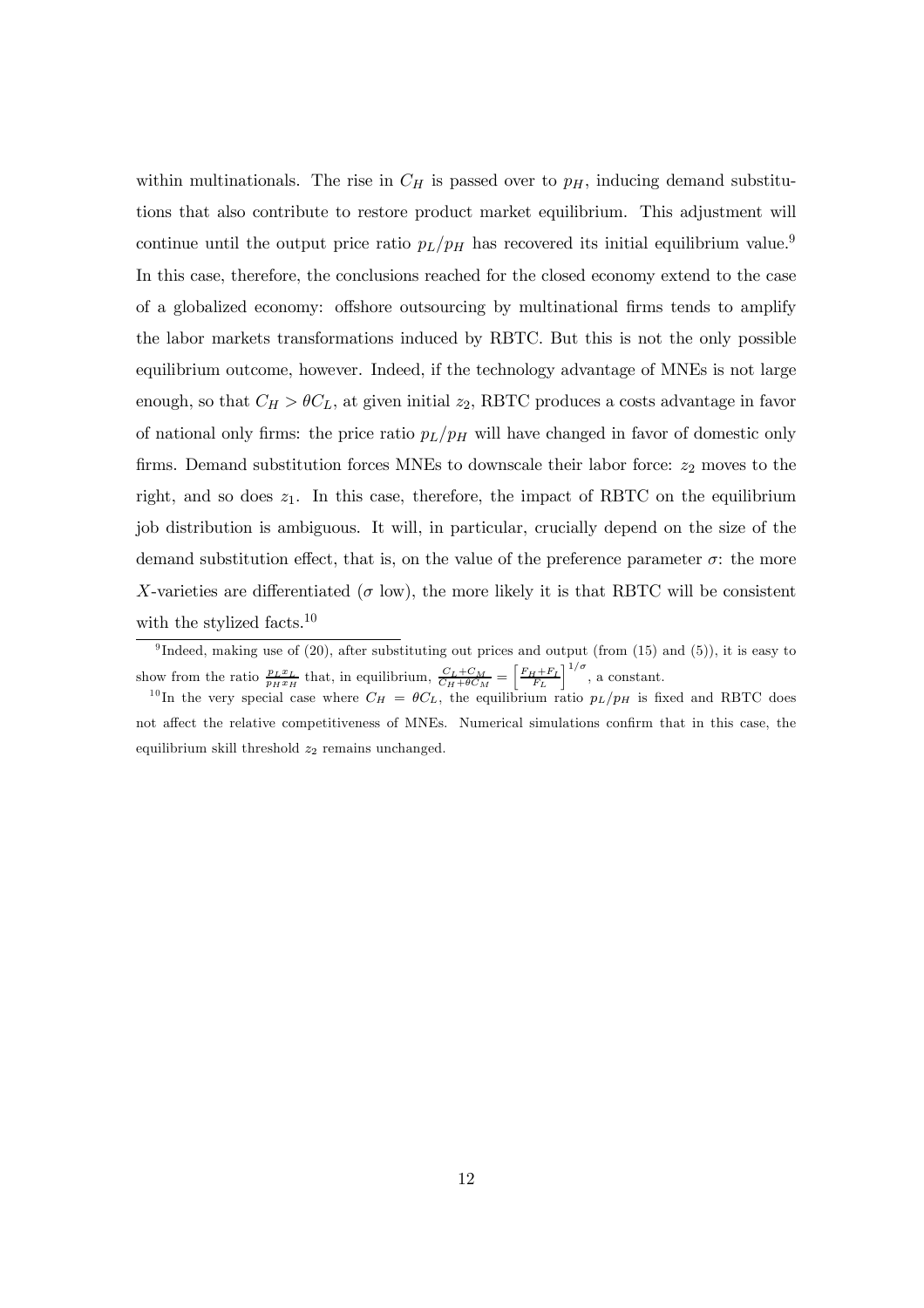

Figure 3: The effects of RBTC on the equilibrium wage distribution when the tech-gap between MNEs and NEs is large enough.

Figure 3 reports the case where MNEs enjoy a large enough productivity advantage over their national only competitors: the new equilibrium wage distribution is shown in bold. Clearly, in this case, RBTC generates unambiguous job polarization: a shrinking share of employment in intermediate predominantly repetitive activities, with a labor force being increasingly concentrated in both the lowest- and the highest-wage occupations typically characterized by the non-routinizable nature of the tasks performed. RBTC in this case also clearly induces changes in relative efficiency wages that are consistent with the second stylized fact. That is: a fall in the  $M$ - to Y- relative efficiency wage  $(dC_M < 0)$ , and a rise of those in headquarter activities relative to those in both  $M$  and  $Y$  activities  $(dC<sub>L</sub>)$  and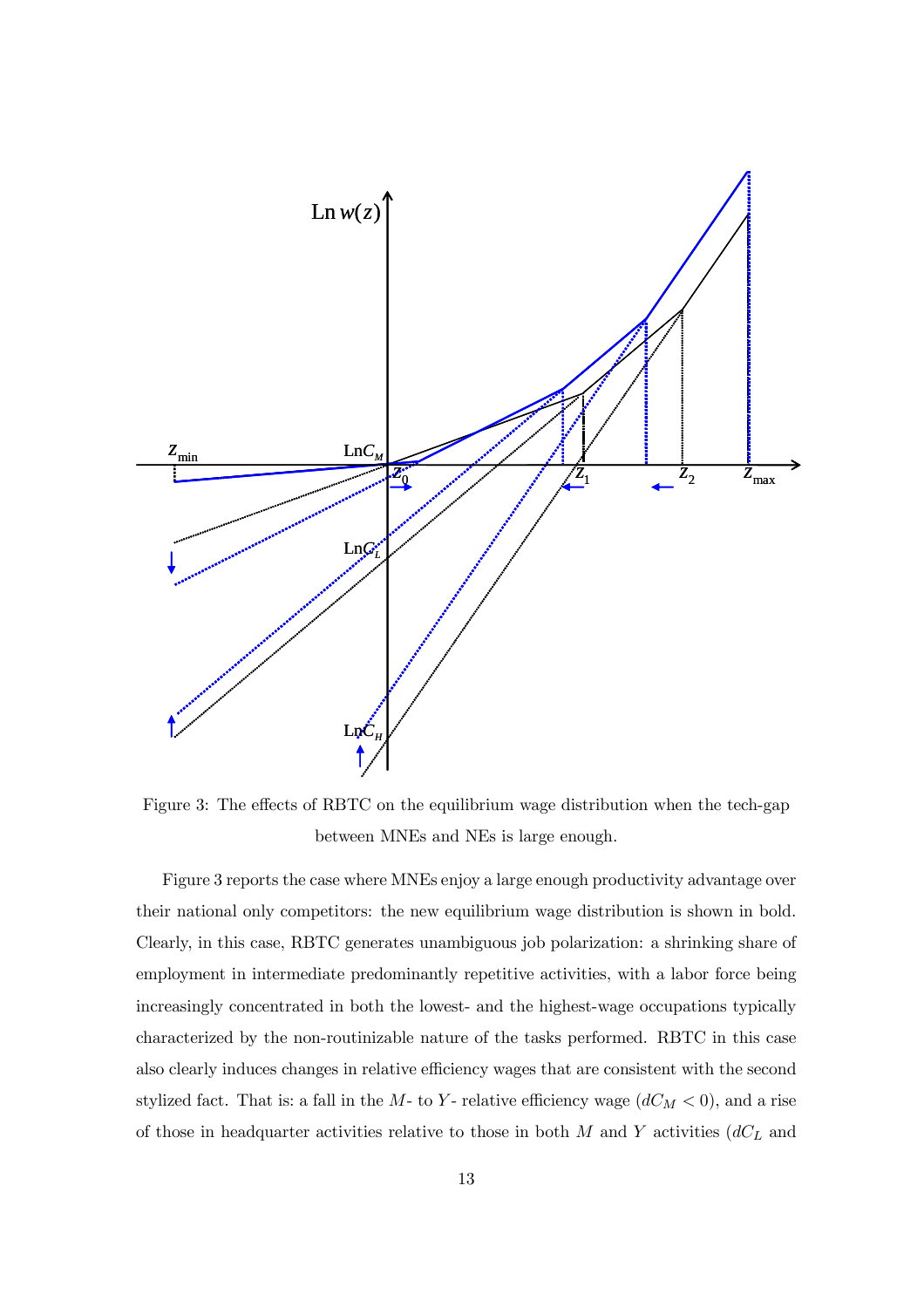$dC_H > dC_V = 0 > dC_M$ . What can be said, in this case, on the effect of RBTC on average wages by occupations? In the Y sector, the average wage unambiguously rises: with  $z_0$ shifted to the right, some workers relocate themselves from  $M$  tasks to jobs within the sector with the least efficient technology. Though for those individual workers this is a skilldowngrading move associated with a wage loss, they come with better skill endowments than those previously in that industry and therefore contribute positively to the average wage in  $Y$ .<sup>11</sup> In other occupations, however, the sign of average-wage changes is unclear because of ambiguous composition effects. Though wages rise for all workers that initially held headquarter jobs, those newly hired to perform non-repetitive cognitive tasks are less talented and therefore contribute negatively to the average wage. The same ambiguity prevails in occupations M because workers that move out of the repetitive activities do so either by skill-upgrading or by skill-downgrading, and are respectively the most- and the least- talented originally employed in those industries. Finally, in the case depicted in Figure 3, RBTC generates changes in wage inequalities that are broadly consistent with observed recent trends reported by Autor, Katz and Kearney (2006): a rise in the upperhalf inequality, as measured by the 90-50 log-wage differential, results unambiguously, whereas changes in the lower-half inequality will typically be much lower.<sup>12</sup>

To summarize our findings, both job and wage polarization can easily be generated in a closed economy general equilibrium context using the RBTC as driving force. Indeed, in the no-trade version of our model, labor market polarization is the only possible outcome. In the open-economy, however, things are more complicated: by their offshore outsourcing practices, MNEs could amplify, mitigate or even possibly counter, the direct effect of RBTC on the job and wage distributions. The productivity difference between MNEs and NEs plays here a crucial role: the higher this difference, the more RBTC is likely to cause labor market polarization.

 $11$ Observe that this story is quite consistent with the often reported observation that an increasing proportion of middle-skilled people report that they are employed in jobs for which they are overqualified. See *e.g.* Green and McIntosh (2002).

 $12$ A contraction in the 50-10 log-wage differential, as has been observed in the U.S. economy between 1987 and 2004 (Autor, Katz and Kearney, 2006) could also be obtained in this simple two sector model, but it would result from a special choice of technology gaps between activities and/or of initial relative positions of the equilibrium skill thresholds.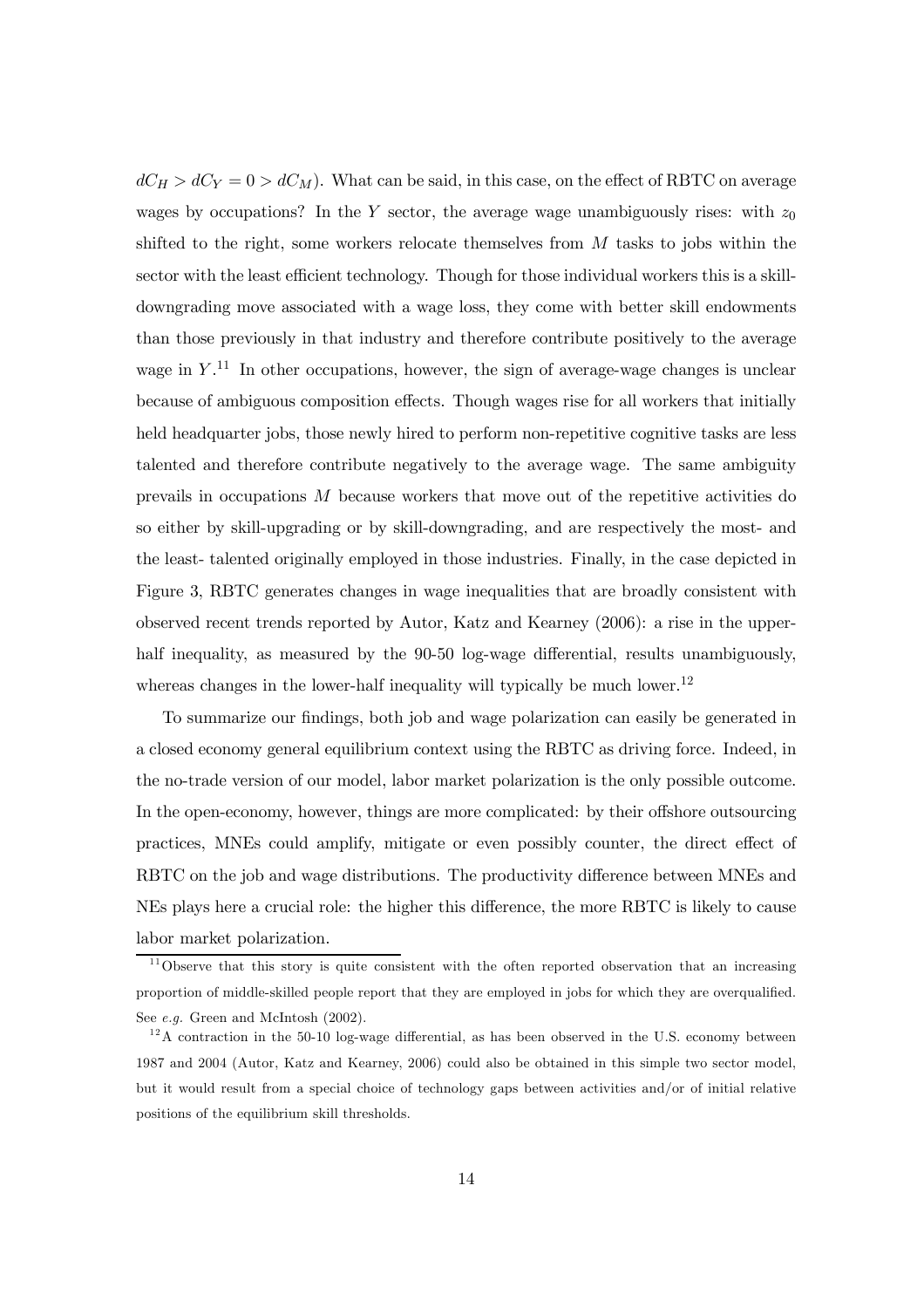There is abundant evidence that multinationals are more productive than nationalonly firms (of course, after controlling for output scale). Is the tech-gap large enough to realistically make RBTC the main explanation? Before we venture an answer to that question, we have to understand the consequences of rising globalization on the labor market. This is what we turn to in the next section.

#### 4 Rising Globalization

Rising globalization naturally takes two non-exclusive forms in this model: a fall in the fixed cost of engaging in offshore outsourcing practices  $(dF<sub>I</sub> < 0)$ , and a reduction of marginal production costs of repetitive tasks abroad  $(d\theta < 0)$ , the latter interpreted to include transportation costs.<sup>13</sup> Both technology shocks yield identical qualitative equilibrium effects albeit through slightly different channels. With falling  $F_I$ , offshoring becomes more attractive and an increasing number of low-tech producers find it profitable to turn multinational and switch to high-tech.<sup>14</sup> In the case of  $\theta$  falling, the price ratio  $p_L/p_H$ rises inducing demand substitution away from  $L$ -varieties. In both cases, for given  $z_0$ , the contraction of aggregate activity by national-only X-firms shifts to the left both  $z_1$  and  $z_2$ , with a substantial skill upgrading of workers following, a mechanism well documented by Head and Ries (2002) and Hansson (2005) among others.<sup>15</sup> Efficiency wages rise in headquarter activities  $(dC<sub>L</sub>$  and  $dC<sub>H</sub> > 0)$ . The rise in income boosts the demand for the

 $13$  Explicitely introducing ice-berg transportation costs is not difficult but complicates without adding much; it would only change income levels in the South, with no qualitative consequence.

 $14$ More rigorously, there is entry (exit) of firms in the high-tech (low-tech) subsectors. It can be shown  $-$ see Jung and Mercenier (2008)– that the total number of firms will increase, for given  $z_0$ .

<sup>&</sup>lt;sup>15</sup>Head and Ries (2002) investigate the influence of offshore production by Japanese multinationals on domestic skill intensity, using firm-level data. They find that additional foreign affiliate employment in low income countries raises skill intensity at home, but that this effect falls as investment shifts towards high income countries. This is clearly consistent with vertical specialization, and provides evidence that vertical specialization by multinationals contributes to skill upgrading domestically. Hansson (2005) reaches similar conclusions on Swedish MNEs during the years 1990-97. The period is particularly interesting because it covers the years after the iron curtain was lifted: Swedish MNEs have extensively taken advantage of the large supply of cheap labor in the immediate neighborhood which the processes of transition in the CEECs has given rise to. He finds a non-trivial, significantly positive, impact on skill upgrading in Swedish MNE parents of the increased employment share in their affiliates in non-OECD countries.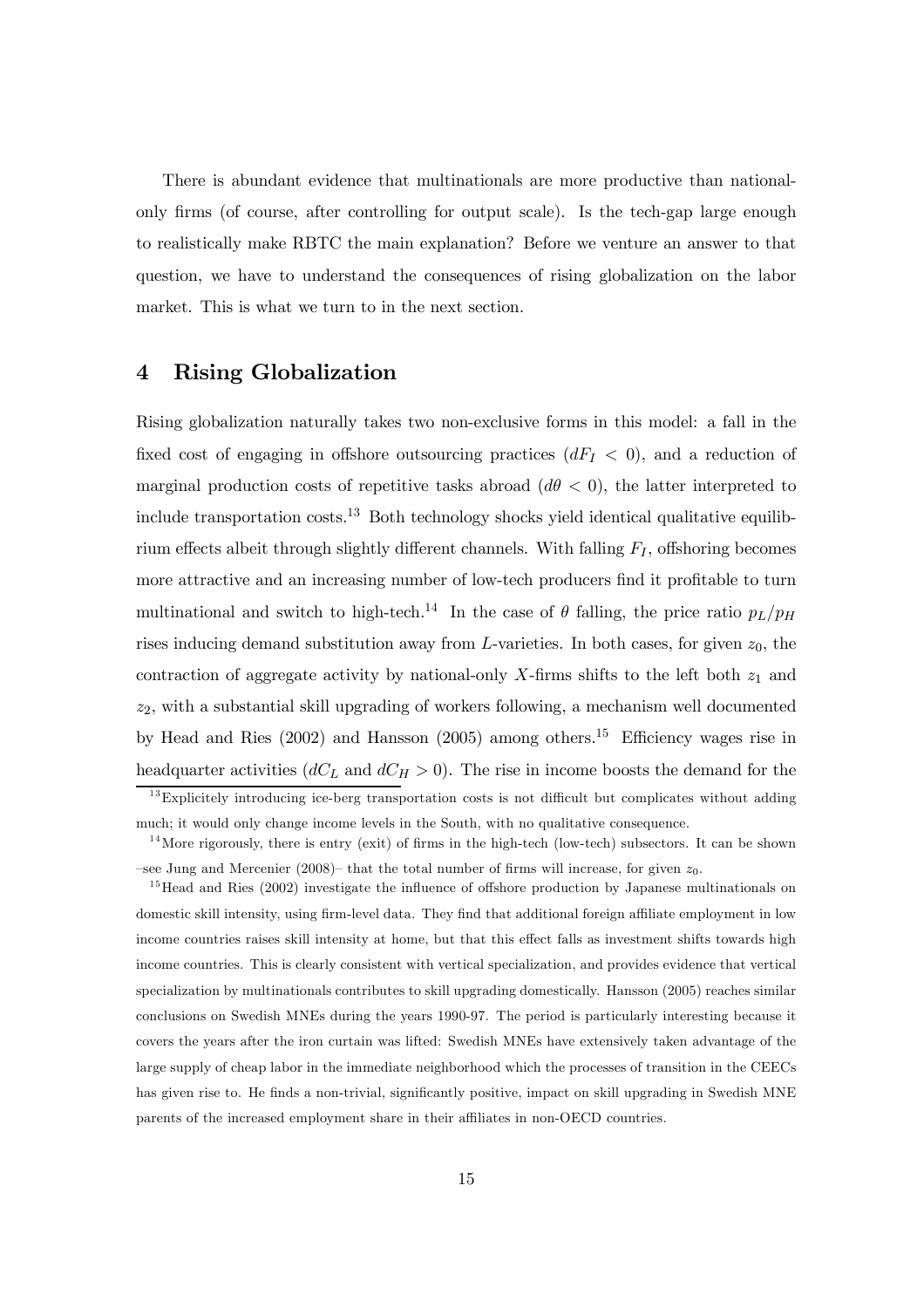competitive good requiring more labor in that sector:  $dz_0 > 0$  as relative efficiency wages rise in nontraded activities and labor pours out of the intermediate M-activity. The new equilibrium wage distribution is shown in Figure 4, and clearly displays job and wage polarization. Observe the similarity between Figures 3 and 4. There is a sizeable difference between the two, however: the change reported in Figure 4 is the only possible equilibrium outcome of the globalization shock, whereas a special — albeit reasonable — parameter configuration is required to generate the bold line in Figure 3. One cannot therefore exclude the possibility that, the two shocks being simultaneously, they yield opposite effects on the job and wage distributions, with globalization providing the strongest driving force. The evidence provided by Goos and Manning (2006) clearly militates against such a case, however, so that for now at least, we are entitled to reject it as unrealistic, and to conclude that both shocks are equally likely to be the main cause of recent labor market transformations.

We have just concluded that RBTC and rising globalization have very similar effects in our model, there is nevertheless one important qualitative difference. With rising globalization, all workers that remain in  $M$ -activities suffer a same proportional wage loss, whichever their skill level. This is in clear violation of the third stylized fact, which suggests rejection of rising globalization as the main driving force behind recent labor market transformations. One interesting implication of this finding is that a contraction in the 50-10 log-wage differential appears to be a robust prediction of the globalization shock.<sup>16</sup> In contrast, RBTC unambiguously increases wage inequalities within sectors where most tasks are repetitive, so that a contraction in the 50-10 log-wage differential will only result in special circumstances. This is a testable difference that might help to empirically evaluate the relative importance of the two explanations in shaping the recent labor market transformations. For now, we believe that there is no evidence suggesting that wage inequality within routine-type activities is decreasing. If this was empirically confirmed, it would add against globalization and the rise of offshore outsourcing as the main driving force behind the job polarization, a conclusion consistent with most assessments: see *e.g.* Feenstra and Hanson (1998) and Freeman (2003).

 $16$ Provided, of course, that non-routine low-skill jobs account for more than 10%, and non-repetitive cognitive jobs less than 50%, of the labor force, as realism suggests.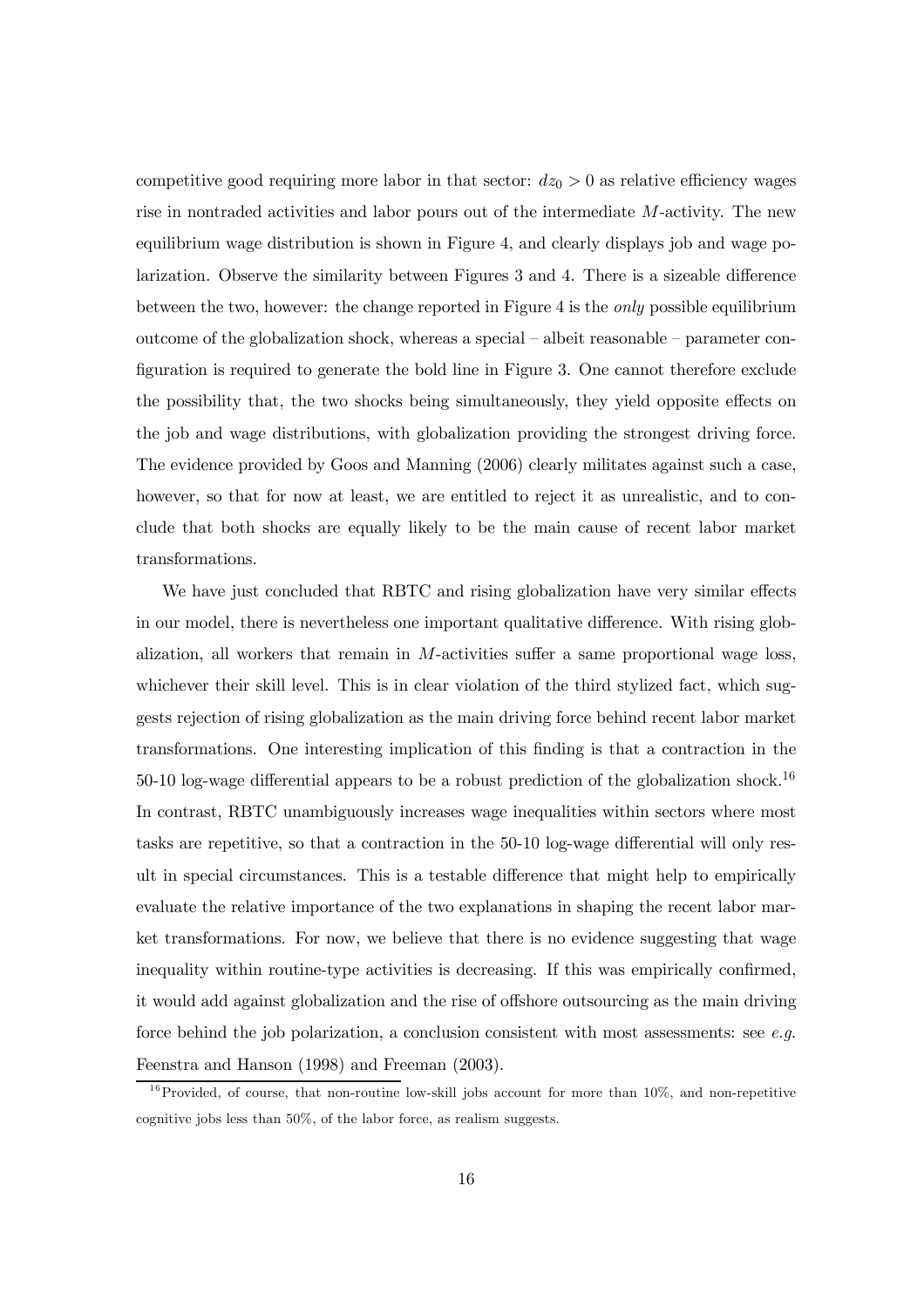

Figure 4: The effect of globalization on the equilibrium wage distribution.

## 5 Demand-composition shifts

Job polarization could be driven by factors other than technology or trade. A composition shift of demand towards skill-unintensive services is one of them. This could be due to demographic factors: an ageing population is likely to increase its demand share for services such as outside-family care and hospital assistants, that is, for non-easily routinized tasks that can typically be performed by low-skilled low-payed workers. Also, it has been suggested that rising wage inequalities may have contributed to displace demand in favor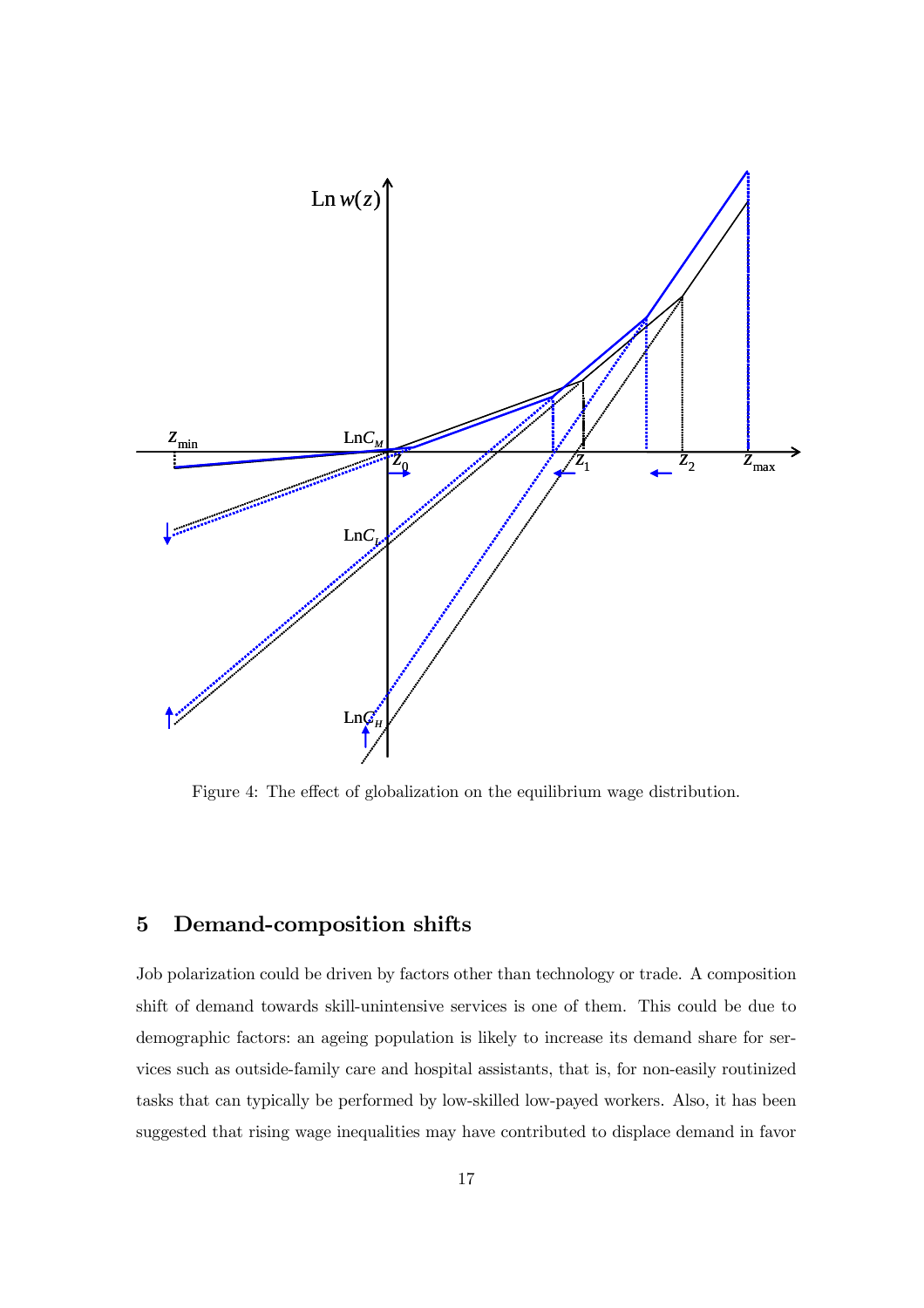of low quality jobs because of the relatively high income elastic nature of demand for services such as child care. How will such shift in preferences impact on the labor market in this model?

The answer is provided in Figure 5, where it is shown that no job and wage polarization can simultaneously result, which eliminates demand composition shifts as a candidate causal explanation.

To understand why, consider the effects of an exogenous reduction of  $\beta$  in (1). The impact effect is to increase the relative price of the competitive good, as well as wages in that industry  $(dC_M = d_1C_L = d_1C_H < 0)$ , making it attractive for lower-skilled M-workers to move into the Y industry:  $z_0$  shifts to the right. With  $z_2$  given, low-tech X-firms are forced into restructuring, reducing wages in oversized headquarter activities  $(d_2C<sub>L</sub> < 0);$ the least talented among the workers engaged in such activities now find it profitable to skill-downgrade and perform M-tasks within the firm:  $dz_1 > 0$ . Wage cuts in L-tech headquarter jobs have spread to multinational competitors who now can afford to reduce pays to their own headquarter workers in identical proportions  $(d_2C_H = d_2C_L)$  without affecting the size of their labor force  $(dz_2 = 0)$ . With  $z_2$  unchanged, however, the price ratio  $p_L/p_H$  will have changed, except in the special case where  $C_H = \theta C_L$ . If  $C_H < \theta C_L$ , demand substitution in favor of the high-tech  $X$ -varieties will displace  $z_2$ , and therefore  $z_1$ , to the left. Headquarter wages rise more rapidly in MNEs, pushing the relative prices up to their initial level. This substitution mechanism yields second order effects, so that, for stability reasons, the threshold level  $z_1$  cannot be moved leftward beyond its initial position. In equilibrium therefore, aggregate employment in cognitive non-repetitive tasks cannot have expanded. In the opposite case where  $C_H > \theta C_L$ , high-tech X-varieties are in excess supply, and some MNEs are forced out of business:  $z_2$  moves to the right. Thus, neither job polarization nor wage polarization is a possibility here.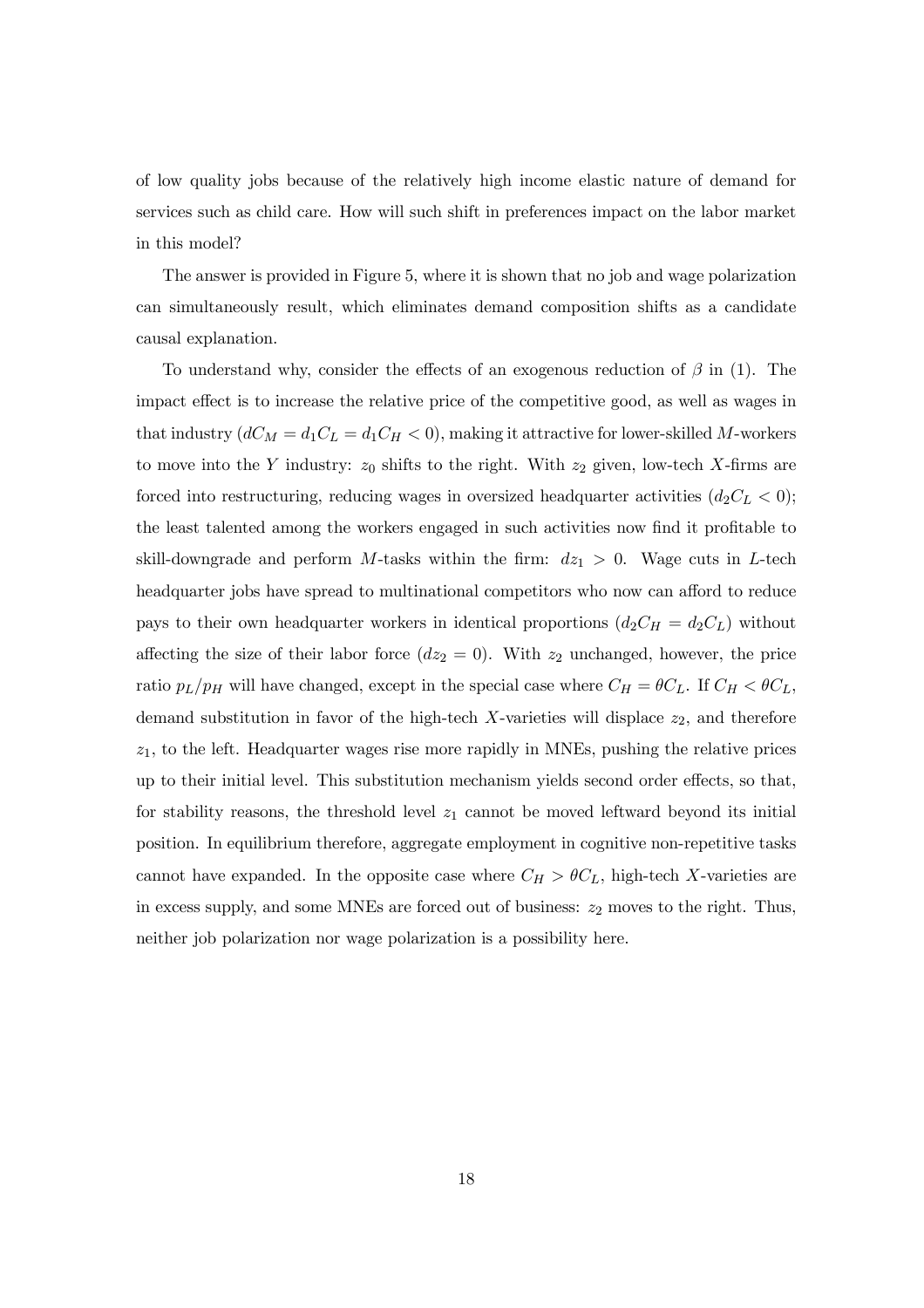

Figure 5: The effect of population ageing on the equilibrium wage distribution.

## 6 A numerical appraisal

In this section, we use a numerical version of our model to confirm our previous discussions and conclusions.

#### 6.1 The initial equilibrium

For household preferences, we choose:

$$
\begin{array}{rcl} \beta & = & 0.80 \\ \sigma & = & 4 \end{array}
$$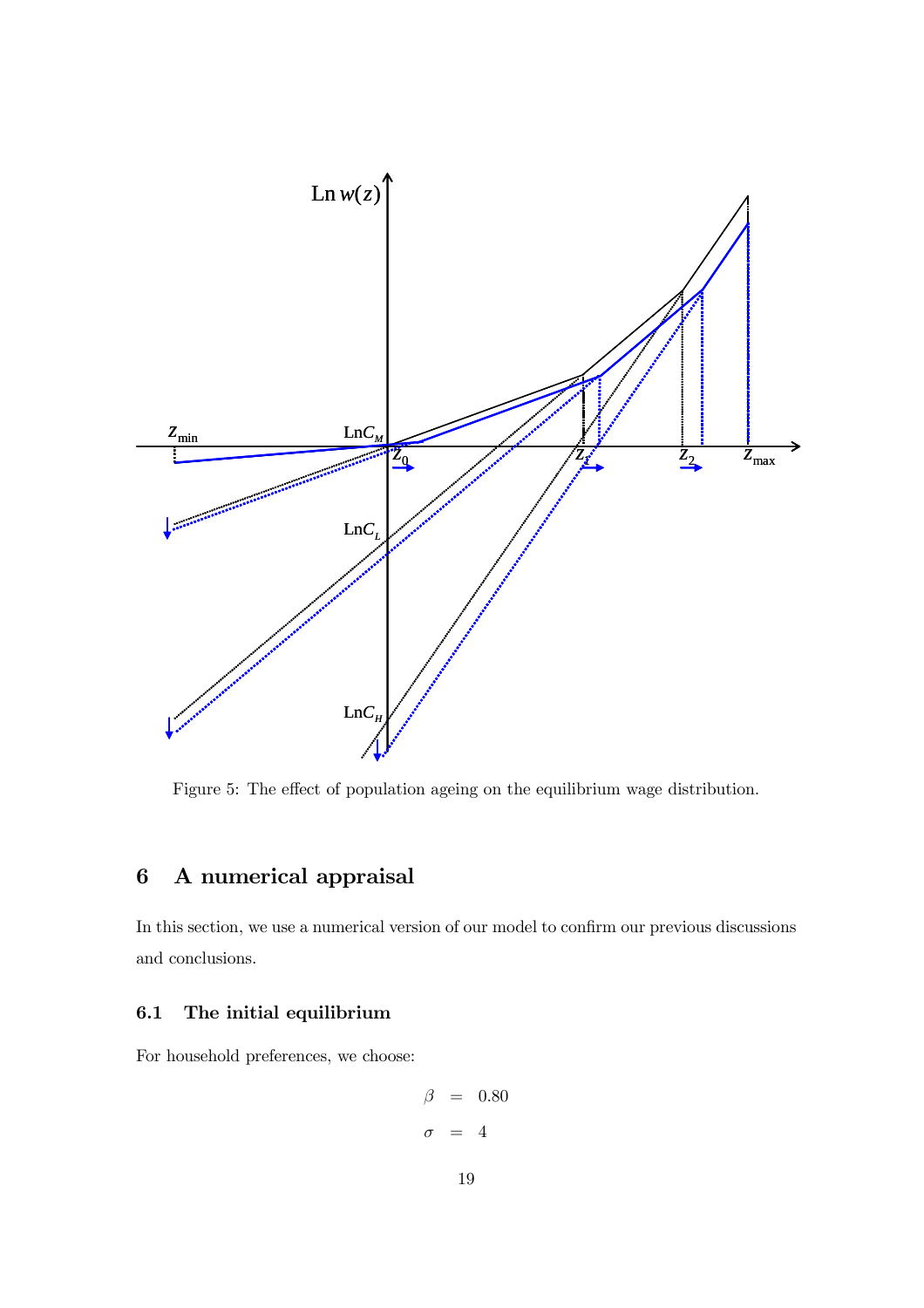and a uniform density distribution  $g(z)$  of skills.

Technologies are assumed log-linear, consistently with Figure 1. We set:

$$
\begin{array}{rcl} \text{Ln}\ \varphi_Y(z) & \approx & 0.930 * z \\ \\ \text{Ln}\ \varphi_M(z) & = & 1.10 * \text{Ln}\ \varphi_Y(z) \\ \\ \text{Ln}\ \varphi_L(z) & \approx & 1.435 * z \\ \\ \text{Ln}\ \varphi_H(z) & = & 1.10 * \text{Ln}\ \varphi_L(z). \end{array}
$$

Empirical evidence on the level of the fixed costs is scarce but it is generally thought that the total fixed costs of a vertically fragmented firm is less than twice those of a domestic firm. We choose the following relative fixed costs:

$$
F_L = 1.00
$$
  

$$
F_H + F_I = 1.62.
$$

The previous assumptions on the technologies imply a calibrated value of  $\theta \approx 0.90$ . The equilibrium skill thresholds are then chosen as:

$$
z_{\min} \approx -0.65
$$

$$
z_0 = 0.0
$$

$$
z_1 = 0.70
$$

$$
z_2 = 1.00
$$

$$
z_{\max} \approx 1.05.
$$

With these parameter values, we are able to compute the initial equilibrium, characterized by the following employment shares, GNP shares, and relative efficiency wages by activities:

|   | <b>Employment</b><br>shares | <b>GDP</b><br><i>shares</i> | <b>Efficiency</b><br><b>Wages</b> |
|---|-----------------------------|-----------------------------|-----------------------------------|
| Y | 38 %                        | 20 %                        | 1.000                             |
| M | 41 %                        | 42 %                        | .941                              |
| L | 18 %                        | 32 %                        | .541                              |
| H | 3 %                         | 6 %                         | .427                              |
|   |                             |                             |                                   |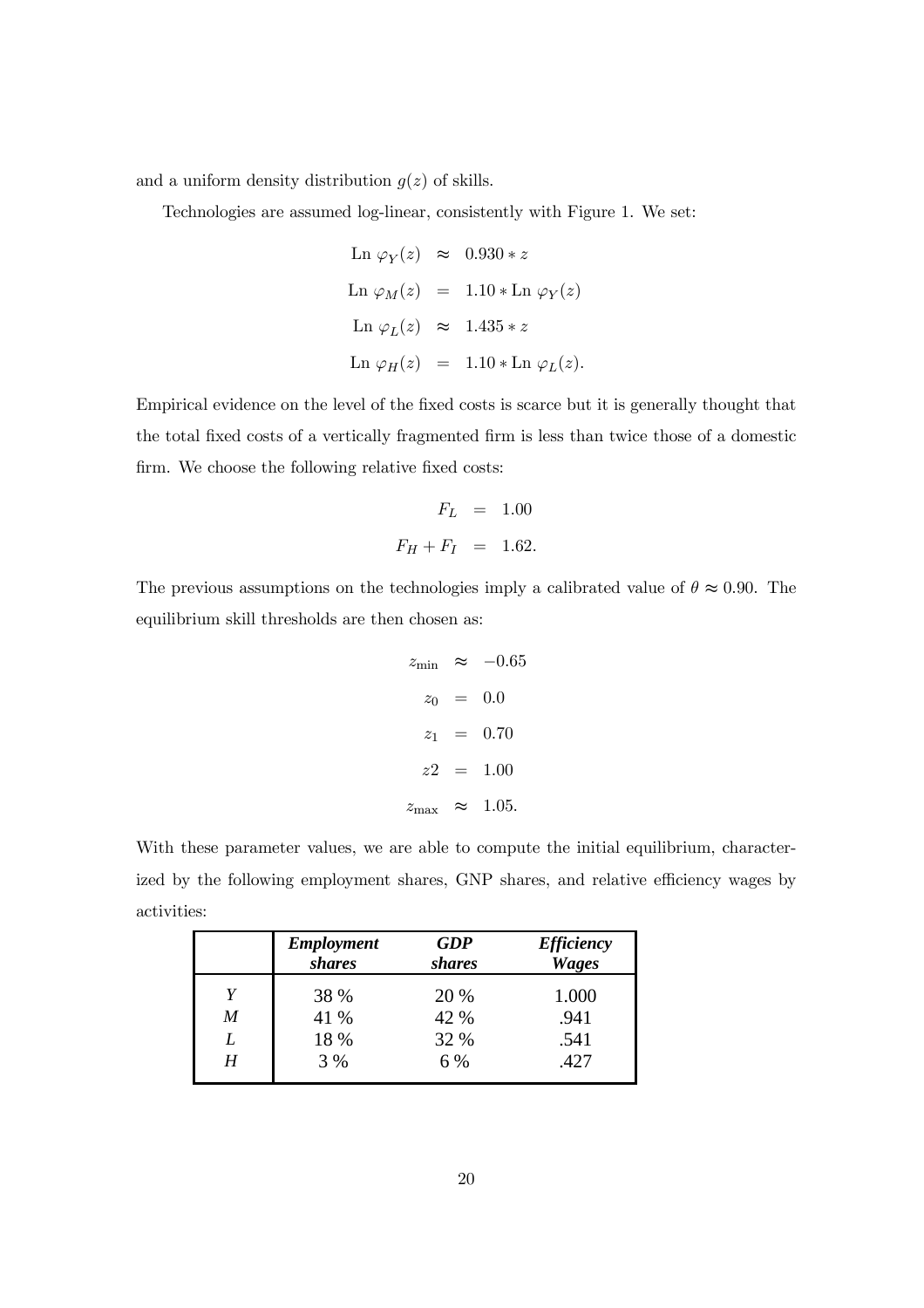These shares are quite reasonable, which suggests that the values chosen for the parameters bear some realism.

#### 6.2 Numerical appraisal of each hypothesis

Table 1 reports the computed effects (as % deviations from base case) of the three alternative shocks on job shares, efficiency and average wages by activities, as well as wage inequality measures. The results are also graphed in Figures 6, as indices.

To get these numbers, the following shocks have been implemented: for RBTC, we multiply Ln  $\varphi_M(z)$  by 2%; to capture the effect of increasing globalization, we reduce  $F_I$  by 1%;<sup>17</sup> an ageing population is assumed to reduce its consumption share  $\beta$  by 2%. The size of the shocks has been chosen so as to yield effects of approximately the same magnitudes: we have checked that none of the qualitative results depend on the amplitude of the shocks within the range consistent with an interior solution.<sup>18</sup>

It is immediate to check that, of the three considered, the only two exogenous forces that can claim to cause job and efficiency wage polarization are those underlying the RBTC and the globalization explanations. Behind their apparently very similar effects, however, sharp differences emerge between the two when looking at average wages: the globalization-induced contraction of employment volumes in middling jobs comes with a fall in average labor earnings which, as we know from our theoretical discussion, is not only due to a possible composition effect, but to the fact that all workers that remain in those activities see their wages eroded in equal proportions. With RBTC, in contrast, rising wage inequalities tend to counter —or to add-up to— skill composition changes.

<sup>&</sup>lt;sup>17</sup>We have checked that reducing  $\theta$  has indeed the same qualitative effects.

 $1<sup>8</sup>$  All multinational H firms exit from the market in some cases when the shock is excessively large.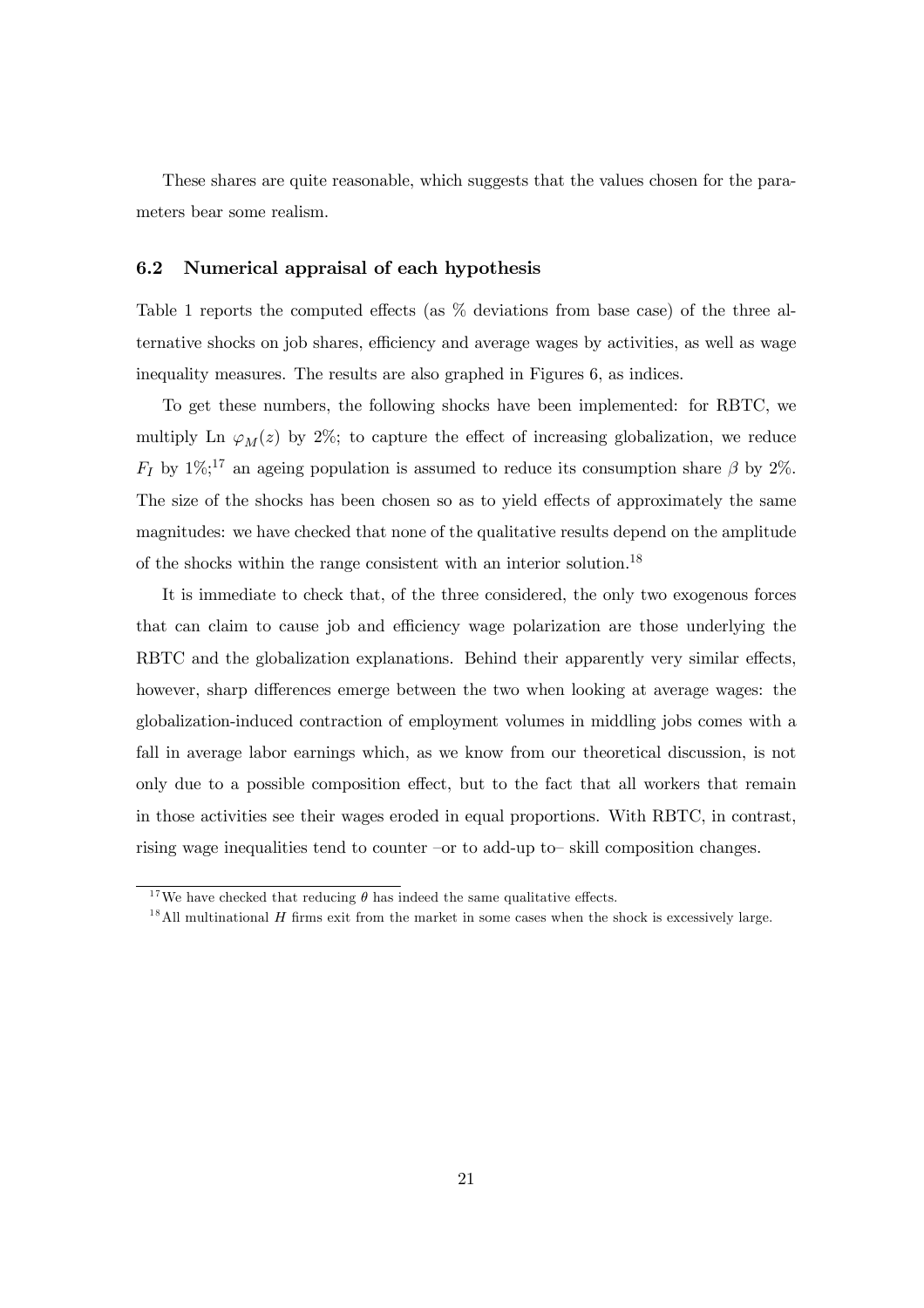|                                          | <b>RBTC</b>                                  | Globalization                                         | Ageing<br>population                                  |
|------------------------------------------|----------------------------------------------|-------------------------------------------------------|-------------------------------------------------------|
| <b>Employment</b><br>shares              |                                              |                                                       |                                                       |
| Y<br>$\boldsymbol{M}$<br>L<br>H<br>$L+H$ | 0.669<br>$-1.036$<br>0.170<br>5.021<br>0.836 | 0.180<br>$-2.243$<br>$-0.779$<br>35.337<br>4.178      | 5.590<br>$-4.017$<br>$-2.543$<br>$-1.095$<br>$-2.344$ |
| <b>Efficiency</b><br>wages               |                                              |                                                       |                                                       |
| $C_{Y}$<br>$C_M$<br>$C_L$<br>$C_H$       | 0.000<br>$-0.049$<br>1.510<br>1.545          | 0.000<br>$-0.011$<br>0.587<br>0.830                   | 0.000<br>$-0.337$<br>$-0.670$<br>$-0.677$             |
| Average<br>wage per job                  |                                              |                                                       |                                                       |
| Y<br>$\boldsymbol{M}$<br>L<br>H<br>$L+H$ | 0.223<br>0.786<br>1.127<br>1.355<br>1.321    | 0.060<br>$-0.787$<br>$-1.665$<br>$-0.483$<br>$-0.324$ | 1.881<br>1.786<br>$-0.135$<br>$-0.089$<br>$-0.637$    |
| <b>Wage</b><br>inequality                |                                              |                                                       |                                                       |
| Log(90/10)<br>Log(90/50)<br>Log(50/10)   | 1.056<br>1.482<br>0.552                      | 0.412<br>0.776<br>$-0.017$                            | $-0.474$<br>$-0.435$<br>$-0.519$                      |

Table 1: Computed effects of alternative shocks (% changes)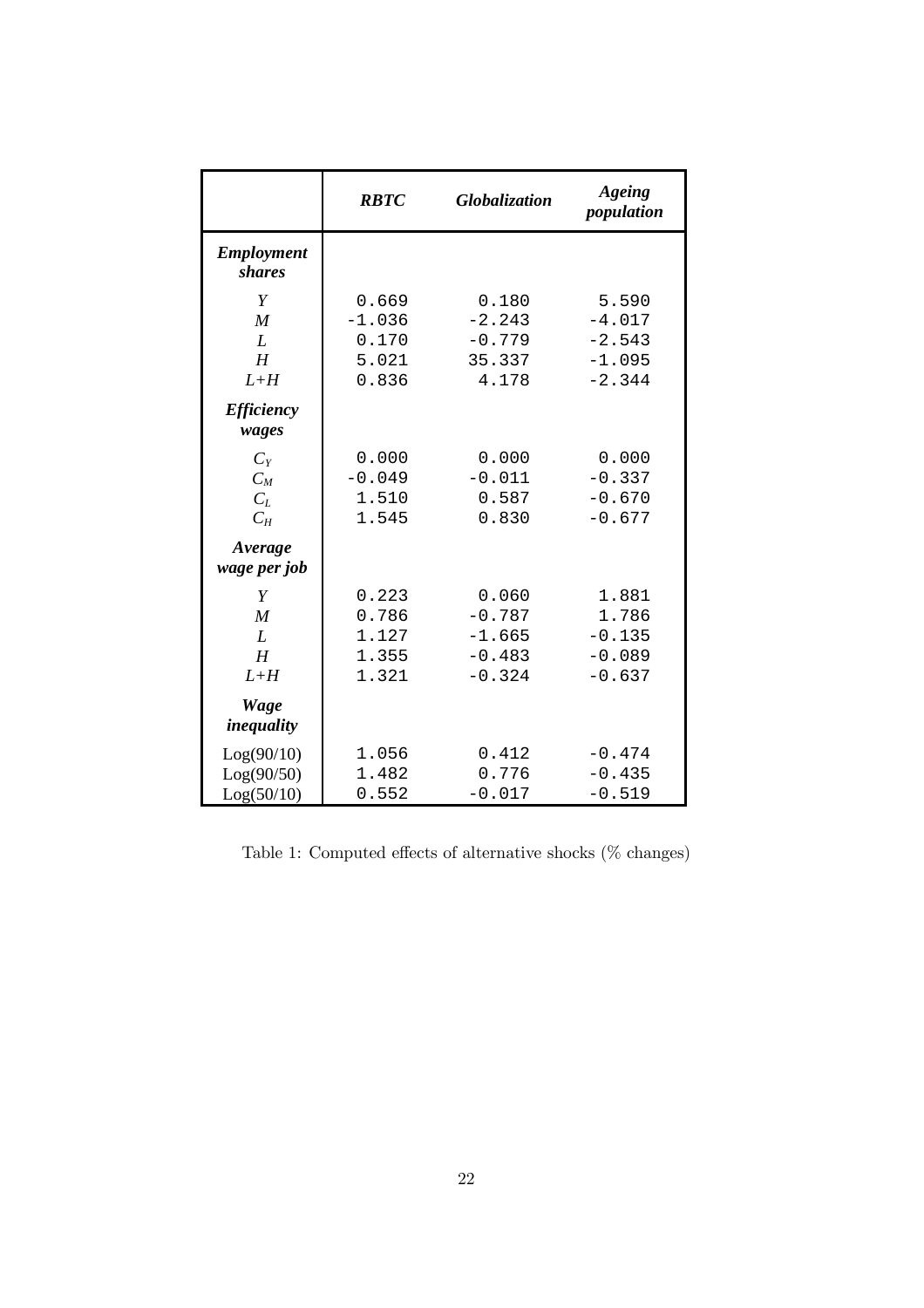

Figure 6: Effects on employment shares, efficiency and average wages (indices).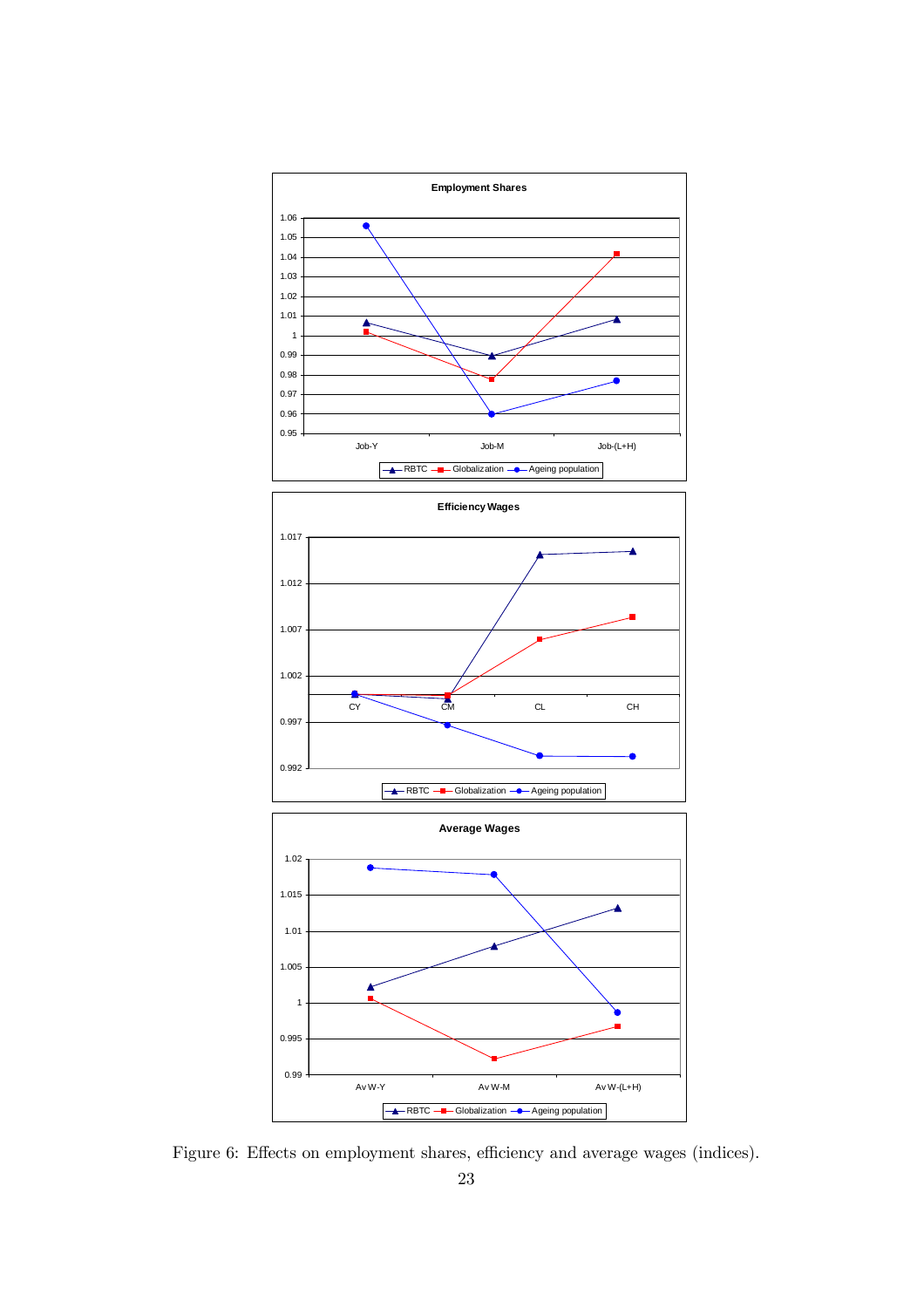## 7 Conclusion

In this paper, we have proposed a simple two-sector general model of an economy in a globalized world. We have investigated how well alternative shocks that have been proposed in the literature are able to explain the recent observed transformations of the labor market. Our theoretical discussion has concluded that the routinization-biased technical change is the only one that seems to be able to reproduce the stylized facts: rising employment shares at the two extremes of the skill ladder, efficiency wage polarization, and monotonously rising average wages as occupations become more skill intensive. Numerical simulations have been reported that confirm this conclusion.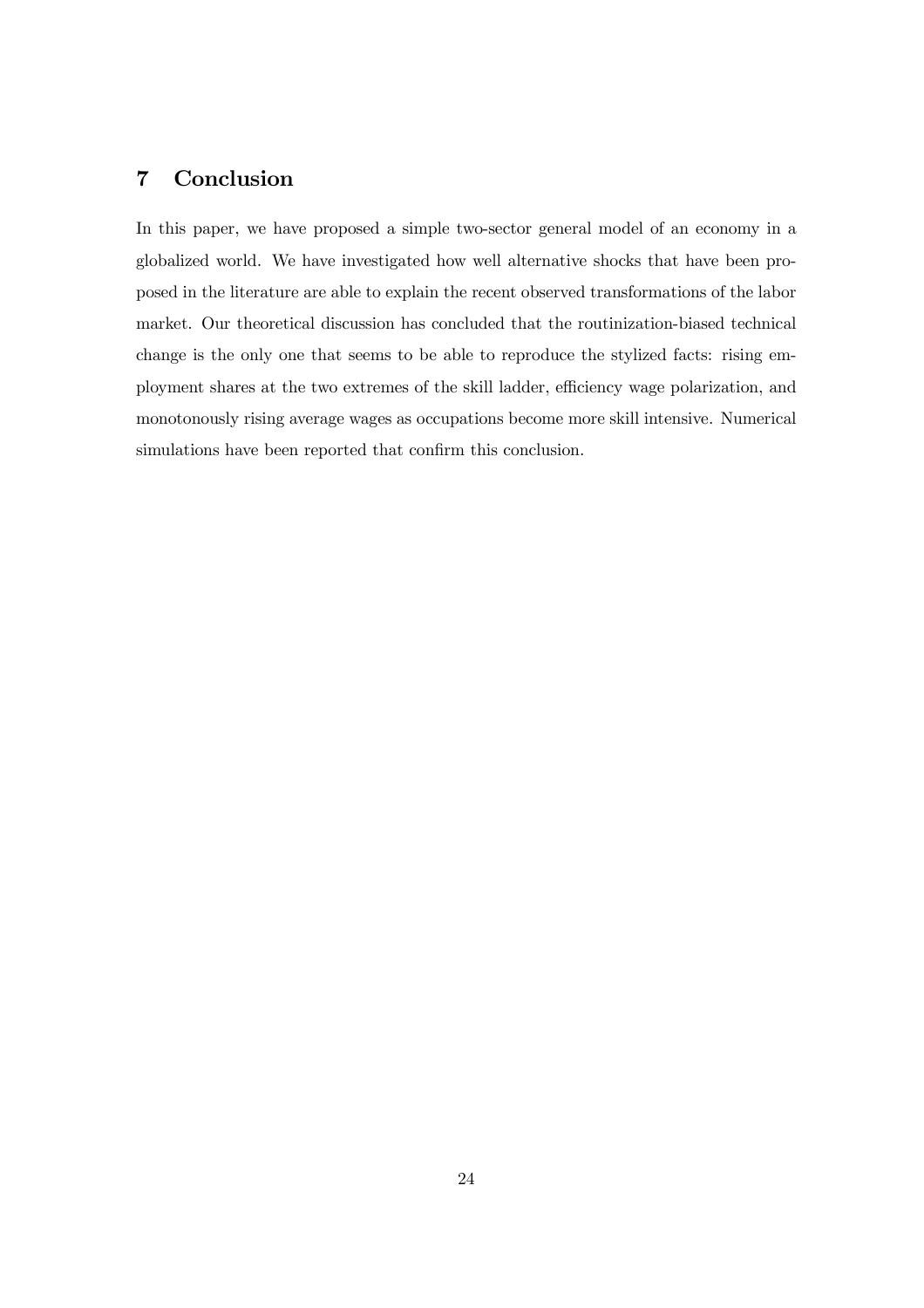## References

- [1] Autor D., F. Levy and R. Murnane, 2003, "The Skill Content of Recent Technological Change: An Empirical Exploration", *Quarterly Journal of Economics* 118(4), pp. 1279-1233.
- [2] Autor D., L. Katz and M. Kearney, 2006, "Measuring and Interpreting Trends in Economic Inequality", *American Economic Review* 96(2), pp. 189-194.
- [3] Blanchard E. and G. Willmann, 2008, "Trade, Education and the Shrinking Middel Class", mimeo.
- [4] Card D. and J.E. DiNardo, 2002, "Skill-Biased Technical Change and Rising Wage Inequality: Some Problems and Puzzles", *Journal of Labor Economics* 20(4), pp. 733-783.
- [5] Conyon M.J., S. Girma, S. Thompson and P.W. Wright, 2002, "The Productivity and Wage Effects of Foreign Acquisition in the United Kingdom", *Journal of Industrial Economics*, 50 (1), pp. 85-102.
- [6] Doms M.E. and J.B. Jensen, 1998, "Comparing Wages, Skills, and Productivity between Domestically and Foreign-Owned Manufacturing Establishments in the United Sates", in R.E. Baldwin, R.E. Lipsey and J.D. Richardson (eds), *Geography and ownership as bases for economic accounting*, NBER Studies in Income and Wealth, Vol. 59, University of Chicago Press, pp.235-255.
- [7] Feenstra R.C. and G.H. Hanson, 1999, "The Impact of Outsourcing and High-Technology Capital on Wages: Estimates for the United States, 1979-1990", *Quarterly Journal of Economics*, 114 (3), pp. 907-940.
- [8] Freeman R.B., 2003, "Trade Wars: The Exaggerated Impact of Trade in Economic Debate", NBER working paper.
- [9] Goldin C. and L. Katz, 2007, "Long Run Changes in the Wage Structure: Narrowing, Widening, Polarizing", *Brookings Papers on Economic Activity*, #2, pp. 135-165.
- [10] Goos and Manning, 2007, "Lousy and Lovely Jobs: the Rising polarization of Work in Britain", *Review of Economics and Statistics* 89(1), pp. 118-133.
- [11] Goos, Manning and Salomons, 2009, "Job Polarization in Europe", *American Economic Review* forthcoming.